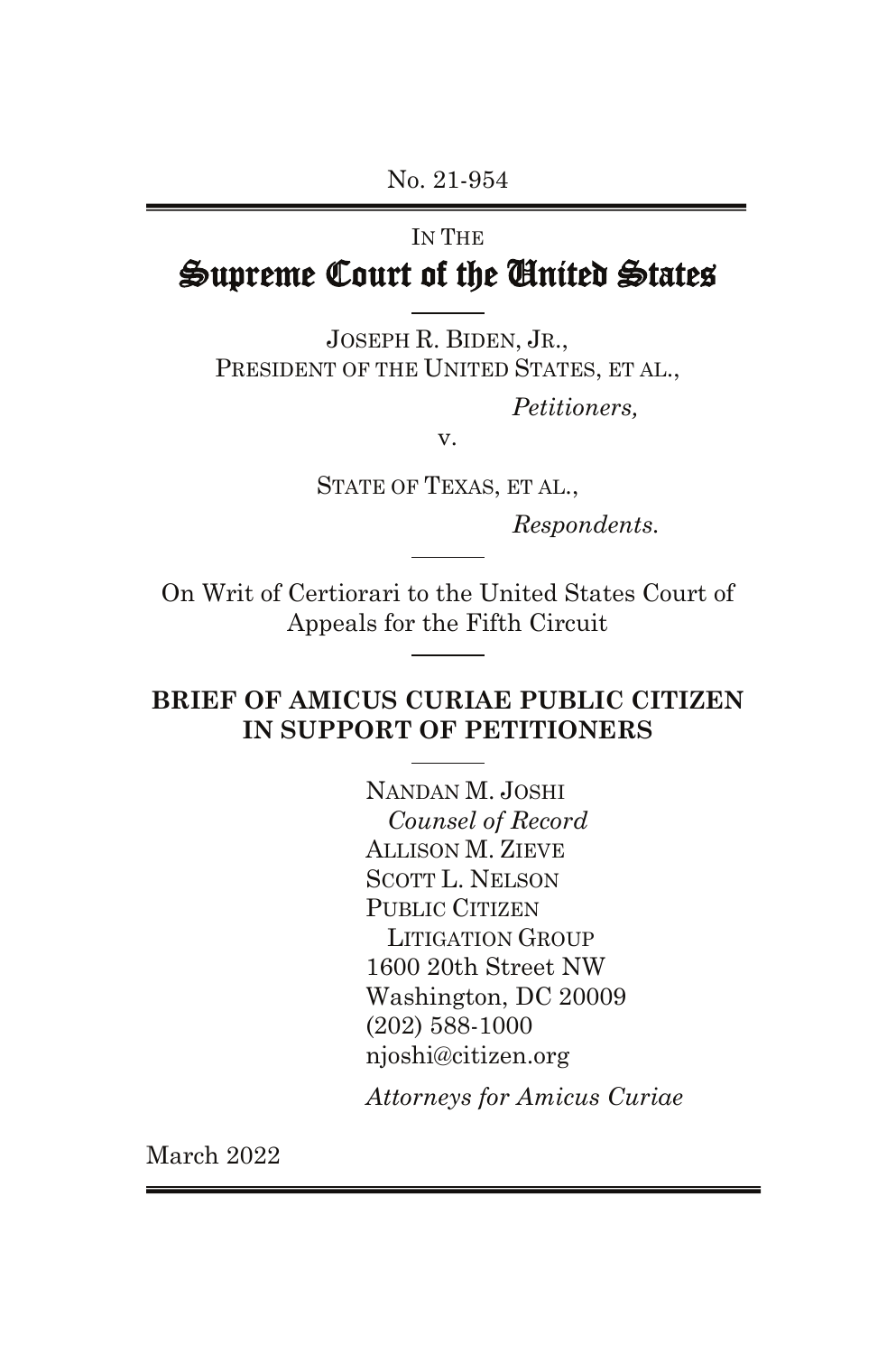# **TABLE OF CONTENTS**

| I. | The October Memorandum is final                                                                                                                                      |  |
|----|----------------------------------------------------------------------------------------------------------------------------------------------------------------------|--|
|    | II. The court of appeals' reasons for<br>declining to recognize the October<br>Memorandum as final agency action lack                                                |  |
|    | A. The court of appeals erred by regarding<br>the October Memorandum as a further<br>explanation for the June Memorandum,<br>rather than as a new agency action.  13 |  |
|    | B. The reopening doctrine does not apply<br>when the agency takes action to                                                                                          |  |
|    | C. The court of appeals was incorrect that<br>the October Memorandum had no legal                                                                                    |  |
|    | D. DHS was not required to abandon its<br>appeal of the district court's injunction<br>before issuing the October                                                    |  |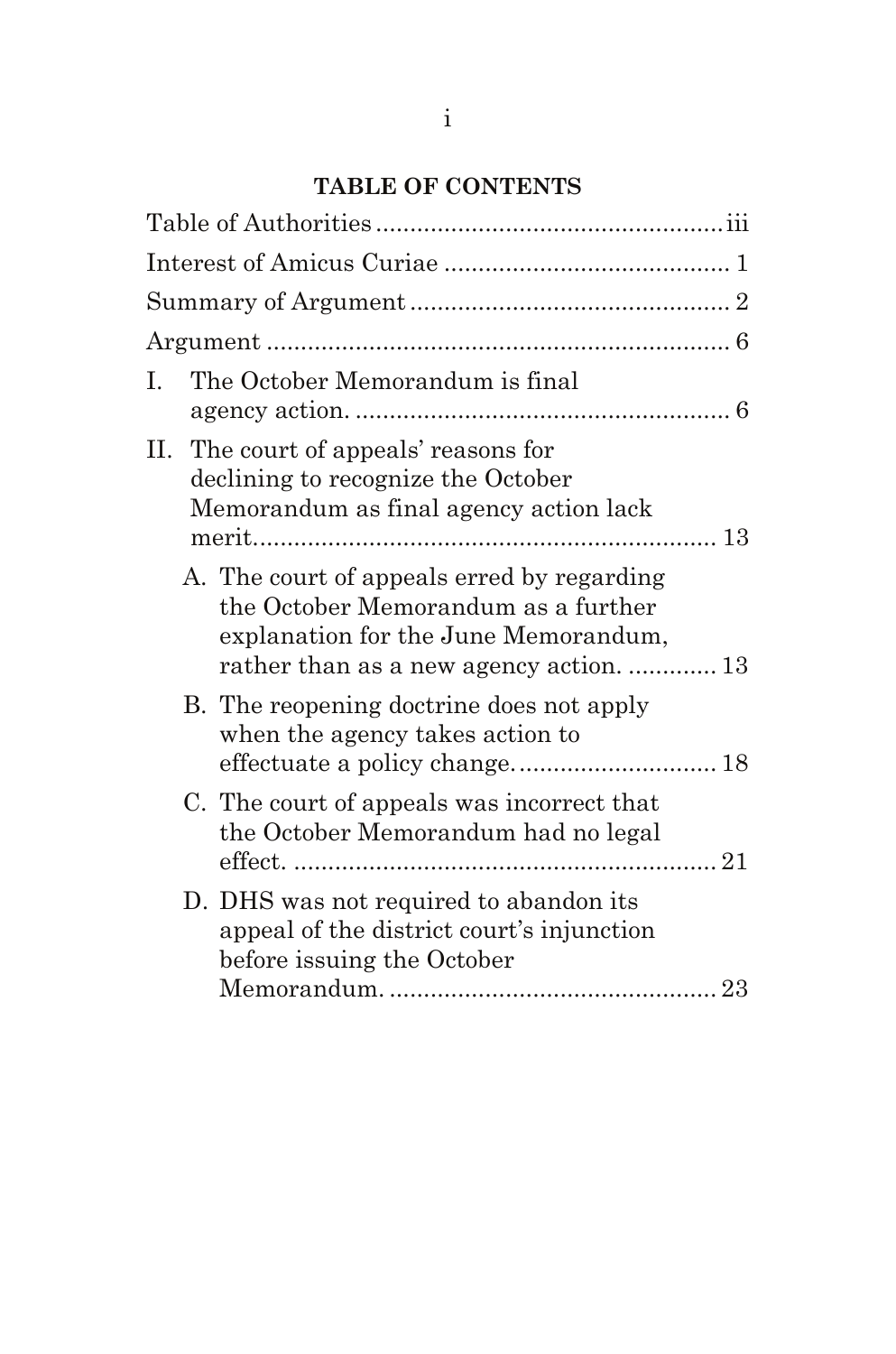| III. The court of appeals' approach would |  |
|-------------------------------------------|--|
| make agencies less responsive to the      |  |
|                                           |  |
|                                           |  |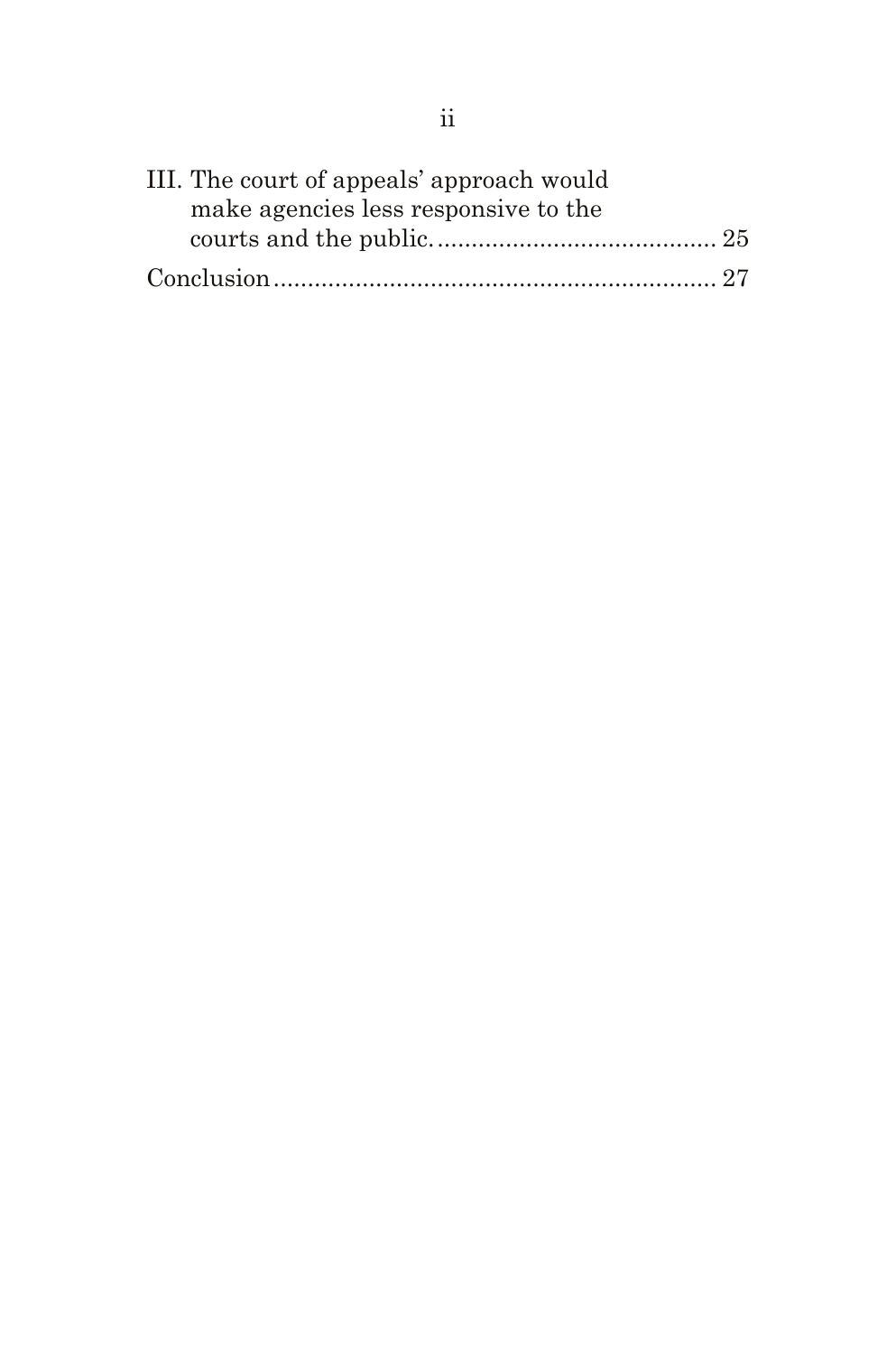# **TABLE OF AUTHORITIES**

| ase |
|-----|
|-----|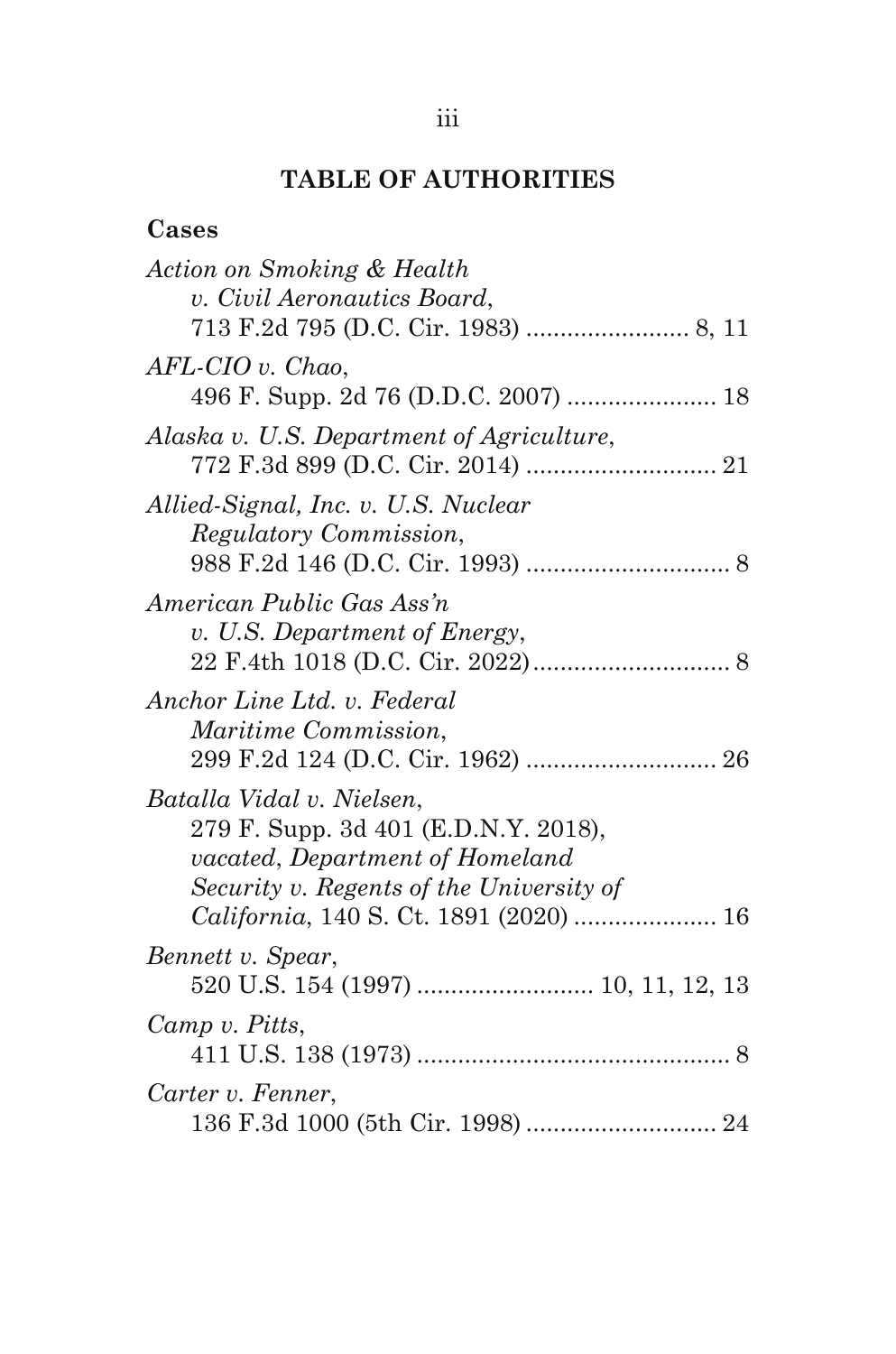| Casa De Maryland v. Department of<br>Homeland Security,<br>924 F.3d 684 (4th Cir. 2019)  17          |
|------------------------------------------------------------------------------------------------------|
| Chamber of Commerce of the United States v<br>Securities and Exchange Commission,                    |
| Chicago & Southern Air Lines, Inc. v.<br>Waterman Steamship Corp.,                                   |
| Citizens to Preserve Overton Park, Inc.<br>v. Volpe,                                                 |
| CTIA-The Wireless Ass'n v Federal<br>Communications Commission,<br>466 F.3d 105 (D.C. Cir. 2006)  19 |
| Department of Homeland Security v. Regents<br>of the University of California,                       |
| <b>Federal Communications Commission</b><br>v. Fox Television Stations, Inc.,                        |
| Franklin v. Massachusetts,                                                                           |
| Georgetown University Hospital v. Bowen,<br>821 F.2d 750 (D.C. Cir. 1987),                           |
| Global Tel*Link v. Federal<br>Communications Commission,<br>866 F.3d 397 (D.C. Cir. 2017)  22        |
| Growth Energy v. Environmental<br>Protection Agency,                                                 |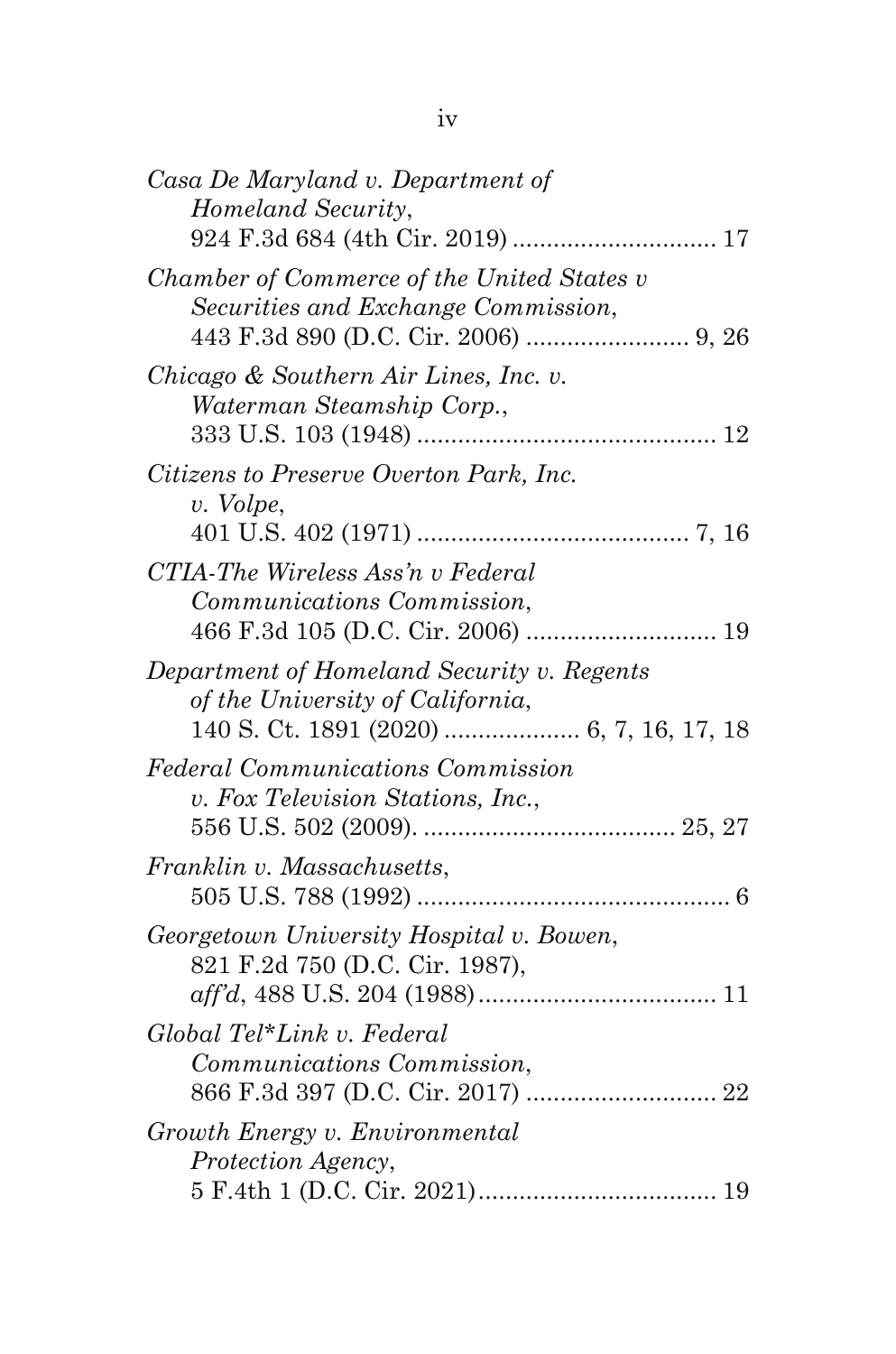| GTE Sylvania, Inc. v. Consumers Union of<br>the United States, Inc.,                                                                                   |  |
|--------------------------------------------------------------------------------------------------------------------------------------------------------|--|
| Horne v. Flores,                                                                                                                                       |  |
| Independent Equipment Dealers Ass'n v.<br><i>Environmental Protection Agency,</i>                                                                      |  |
| Kiakombua v. Wolf,<br>498 F. Supp. 3d 1 (D.D.C. 2020)  18                                                                                              |  |
| Mendoza v. Perez,<br>754 F.3d 1002 (D.C. Cir. 2014)  20, 21                                                                                            |  |
| Mine Reclamation Corp. v. Federal Energy<br>Regulatory Commission,                                                                                     |  |
| Monsanto Co. v. Geertson Seed Farms,                                                                                                                   |  |
| Motor Vehicle Manufacturers Ass'n of the<br>United States, Inc. v. State Farm Mutual<br>Automobile Insurance Co.,                                      |  |
| NAACP v. Trump,<br>298 F. Supp. 3d 209 (D.D.C. 2018),<br>aff'd, Department of Homeland Security<br>v. Regents of the University of California,         |  |
| NAACP v. Trump,<br>315 F. Supp. 3d 457 (D.D.C. 2018), $\alpha f/d$ ,<br>Department of Homeland Security v.<br>Regents of the University of California, |  |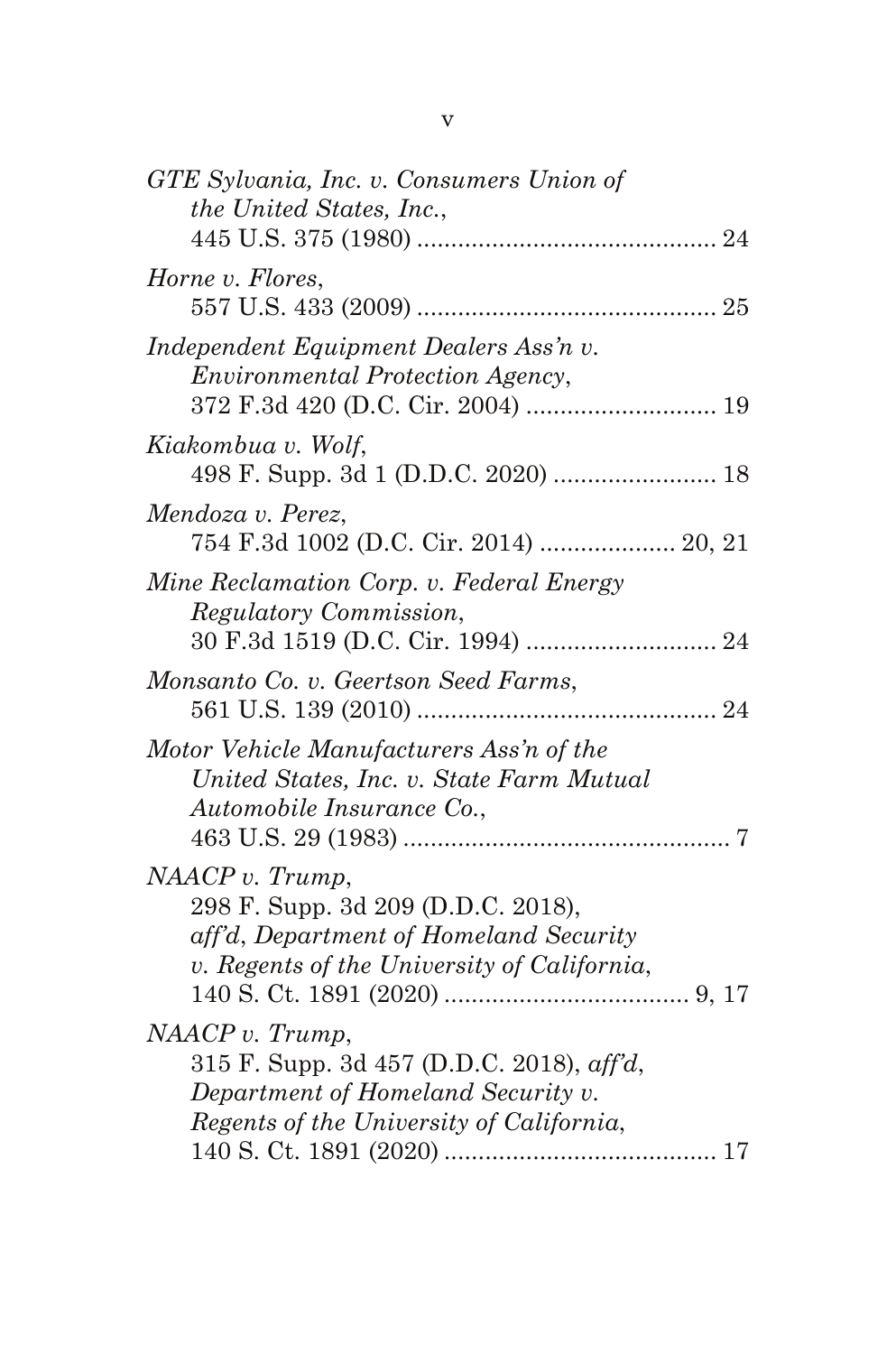| NAACP v. Trump,<br>321 F. Supp. 3d 143 (D.D.C. 2018)  9, 17                                                                                                                                                                                                                                        |
|----------------------------------------------------------------------------------------------------------------------------------------------------------------------------------------------------------------------------------------------------------------------------------------------------|
| National Ass'n of Reversionary Property<br>Owners v. Surface Transportation Board,<br>158 F.3d 135 (D.C. Cir. 1998)  19, 20                                                                                                                                                                        |
| New Jersey v. Environmental<br>Protection Agency,                                                                                                                                                                                                                                                  |
| Norton v. Southern Utah Wilderness Alliance,                                                                                                                                                                                                                                                       |
| Public Citizen v. Nuclear<br>Regulatory Commission,<br>901 F.2d 147 (D.C. Cir. 1990)  19, 20                                                                                                                                                                                                       |
| Regents of University of California v.<br>Department of Homeland Security,<br>279 F. Supp. 3d 1011 (N.D. Cal.), $\alpha f/d$ ,<br>908 F.3d 476 (9th Cir. 2018), rev'd and<br>vacated, Department of Homeland<br>Security v. Regents of the University of<br>California, 140 S. Ct. 1891 (2020)  17 |
| Securities and Exchange Commission<br>v. Chenery Corp.,                                                                                                                                                                                                                                            |
| Securities and Exchange Commission<br>v. Chenery Corp.,                                                                                                                                                                                                                                            |
| Seila Law LLC v. Consumer Financial<br>Protection Bureau,                                                                                                                                                                                                                                          |
| Texas Ass'n of Manufacturers v. U.S.<br>Consumer Product Safety Commission,                                                                                                                                                                                                                        |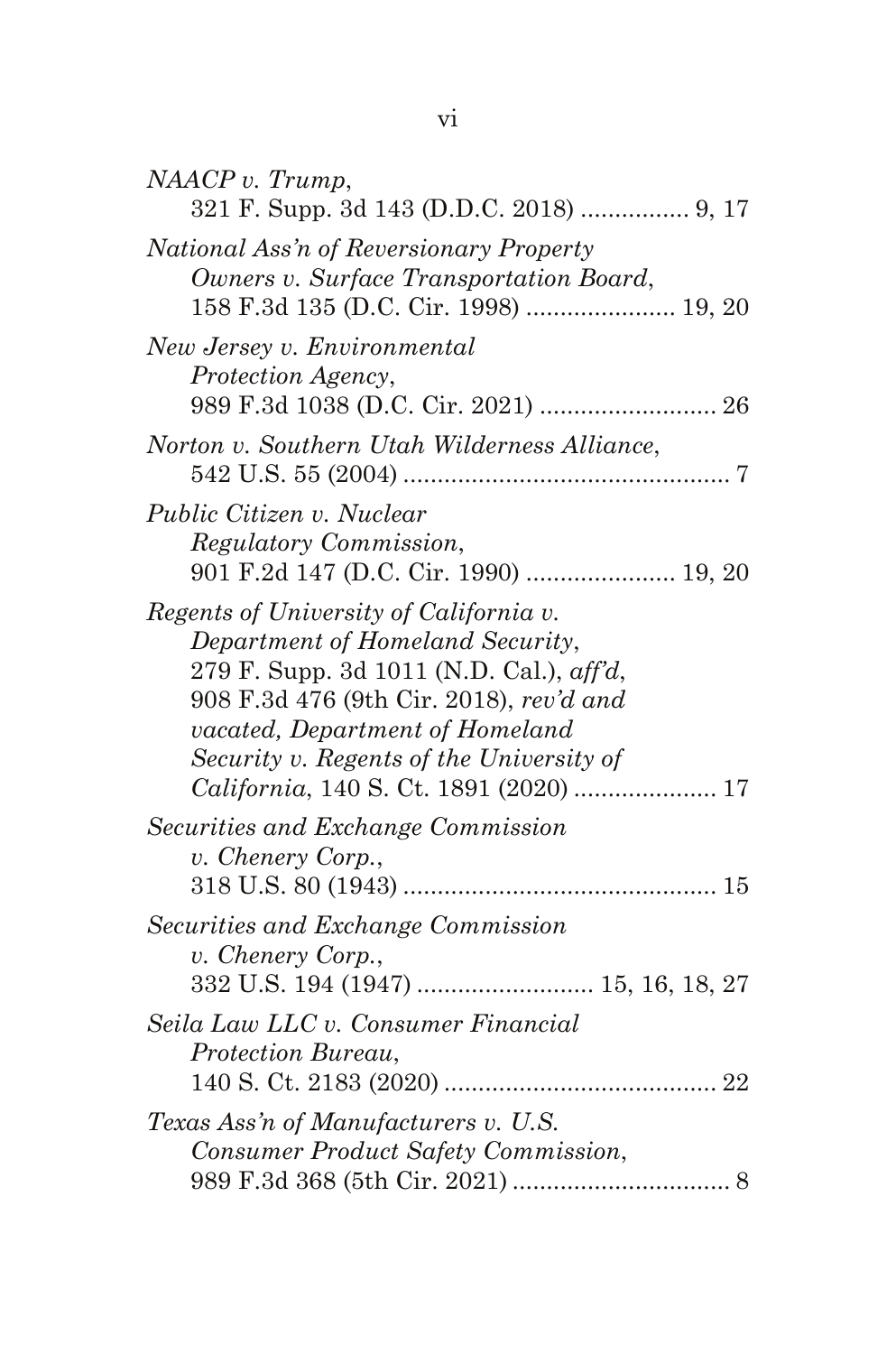| U.S. Army Corps of Engineers v. Hawkes Co.,                                                    |  |
|------------------------------------------------------------------------------------------------|--|
| United Food & Commercial Workers Union,<br>Local No. 663 v. U.S. Department<br>of Agriculture, |  |
| Virgin Islands Telephone Corp. v. Federal<br>Communications Commission,                        |  |
| Whitman v. American Trucking<br><i>Associations, Inc.,</i>                                     |  |
| $\sim$ $\sim$ $\sim$                                                                           |  |

# **Statutes**

# **Rules**

| Federal Rule of Civil Procedure 60(b) 6, 24, 25 |  |
|-------------------------------------------------|--|
|                                                 |  |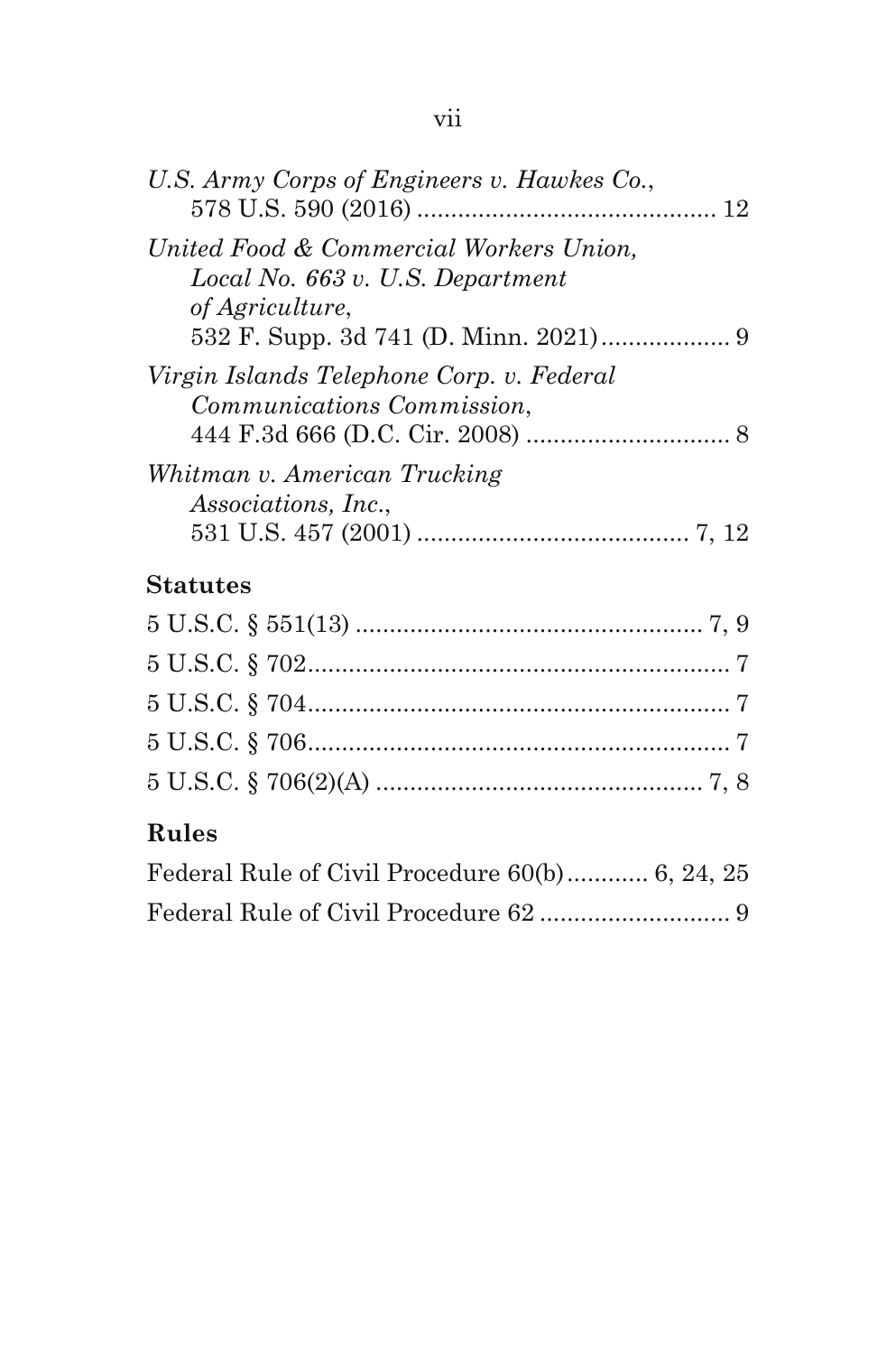#### **INTEREST OF AMICUS CURIAE**[1](#page-8-0)

Public Citizen is a consumer advocacy organization with members in all 50 states. Public Citizen appears on behalf of its members before Congress, administrative agencies, and the courts to advocate for policies that benefit the public. And it is often involved in litigation either challenging or defending agency actions under the Administrative Procedure Act (APA).

This amicus brief focuses on the second question presented in this case, which concerns the legal status of the Secretary of Homeland Security's October 2021 memorandum (October Memorandum) terminating the Migrant Protection Protocols (MPP), a policy that limited entry into the United States for people seeking admission to the United States through the land border with Mexico. The Secretary issued that memorandum after, and in response to, the district court's decision to vacate and remand his June 2021 memorandum (June Memorandum) terminating MPP. The court of appeals concluded that the October Memorandum was not final agency action and, thus, accorded it no legal effect.

Public Citizen submits this brief to explain that the court's decision, if accepted by this Court, would hamstring the ability of federal agencies to respond promptly to adverse court decisions, because they would have no assurance that their corrective actions would be recognized by the courts. This consequence would make agencies less responsive to adverse court

––––––––––––––––––––––––

<span id="page-8-0"></span><sup>1</sup> This brief was not written in whole or in part by counsel for a party. No one other than amicus curiae or its counsel made a monetary contribution to the preparation or submission of this brief. Counsel for both parties have consented in writing to its filing through blanket consents submitted to the Court.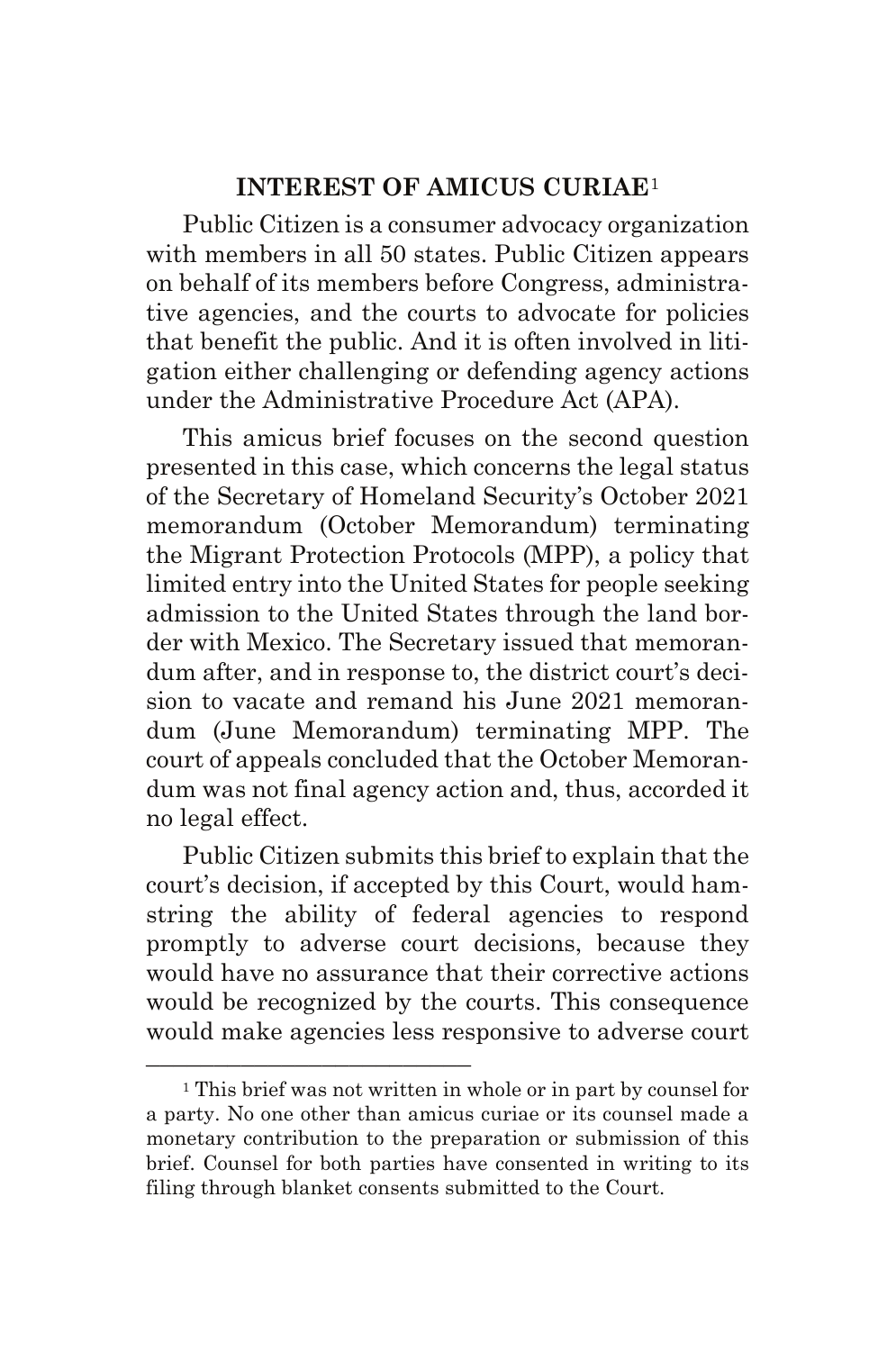decisions and frustrate their ability to carry out their statutory responsibilities.

#### **SUMMARY OF ARGUMENT**

Respondents' amended complaint sought judicial review of the June Memorandum terminating MPP. Pet. App. 151a. Concluding that respondents' statutory and APA claims had merit, the district court granted injunctive relief, vacated the June Memorandum, and remanded the matter to the Department of Homeland Security (DHS). *Id*. at 212a. In response, the agency took two actions. First, it appealed the district court's judgment. Second, "[p]ursuant to the District Court's remand," it "once more assessed whether MPP should be maintained, terminated, or modified." *Id*. at 259a. After "examin[ing] considerations that the District Court determined were insufficiently addressed in the June 1 memo," *id*., the DHS Secretary issued the October Memorandum, in which he again "determined that MPP should be terminated," *id*. at 260a, and again terminated it.

The October Memorandum is final agency action under the APA. The court of appeals, however, in assessing its jurisdiction over DHS's appeal of the district court's decision regarding the June Memorandum, incorrectly stated that the October Memorandum "did not constitute a new and separately reviewable 'final agency action.'" Pet. App. 23a. The district court's vacatur of the June Memorandum (which was not stayed pending appeal) nullified the Secretary's initial decision to terminate MPP. With MPP back in place (unless and until its vacatur were subsequently reversed on appeal), DHS was required to undertake a new and separate action if it sought to terminate the program. That is what DHS did in the October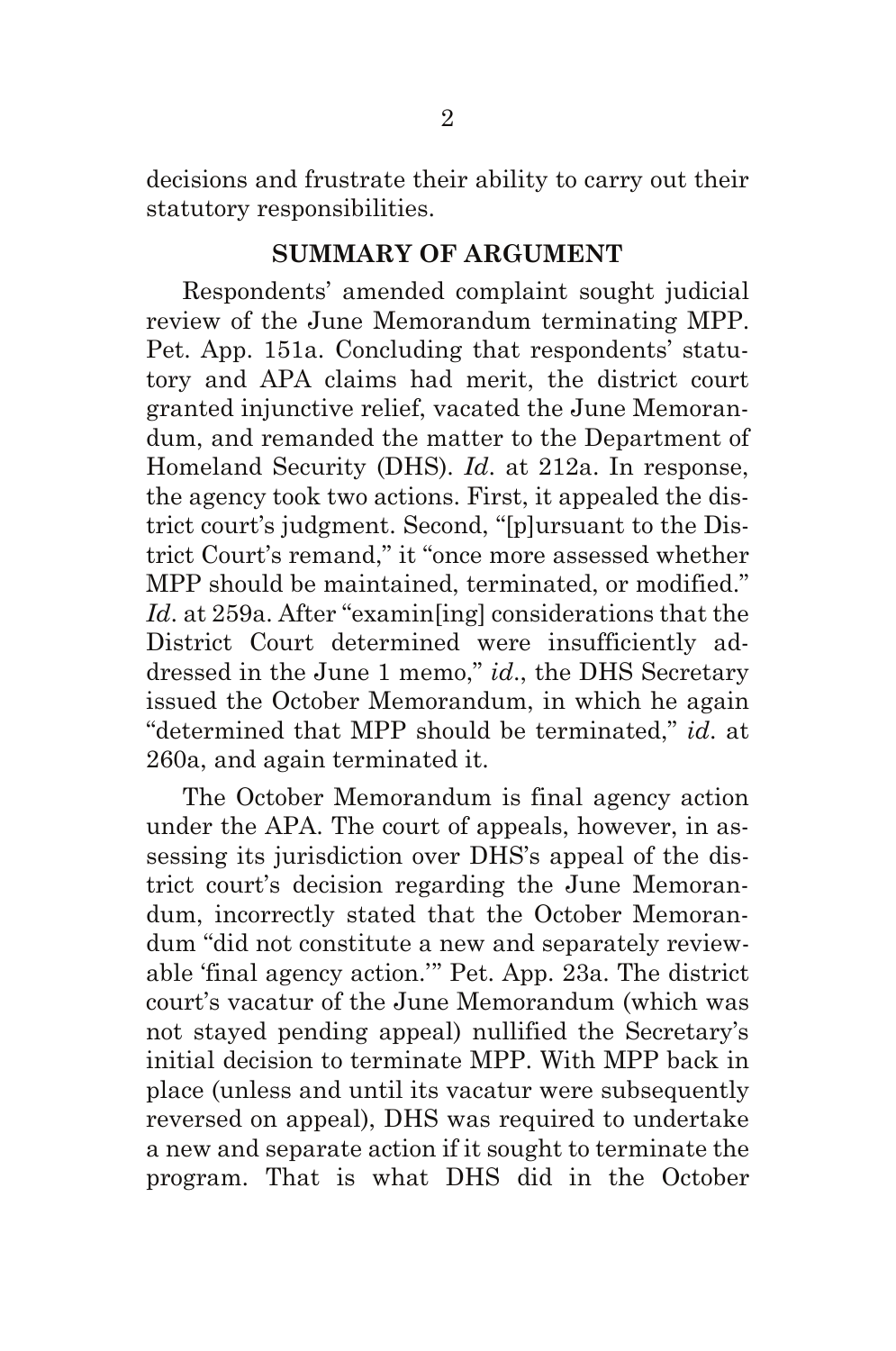Memorandum. The court of appeals' reasons for refusing to recognize the October Memorandum as final agency action cannot be reconciled with bedrock administrative-law principles. This Court should reverse.

**I.** The APA establishes the procedures by which courts review final agency action and authorizes them to set aside agency action that they find to be arbitrary and capricious because the agency failed to engage in reasoned decisionmaking. If a court concludes that the administrative record before the agency when it made its decision does not support the agency's action, the usual remedy is for the court to vacate the action, thereby restoring the *status quo ante*, and to remand the matter to the agency. Only when a court remands *without* vacatur, or stays its judgment or mandate, does the agency action remain in effect pending remand proceedings.

In light of these principles, the October Memorandum is final agency action that is distinct from the final agency action taken in the June Memorandum. As the courts below recognized, the June Memorandum constituted final agency action because it embodied the consummation of DHS's decisionmaking process to terminate MPP and had the effect of changing agency policy toward that end. The October Memorandum stands on the same legal footing: At the time it was issued, the district court's vacatur of the June Memorandum had taken effect, and MPP had been re-established as DHS policy. The October Memorandum reverses that policy by once again terminating MPP. Thus, like the June Memorandum, the October Memorandum is final agency action.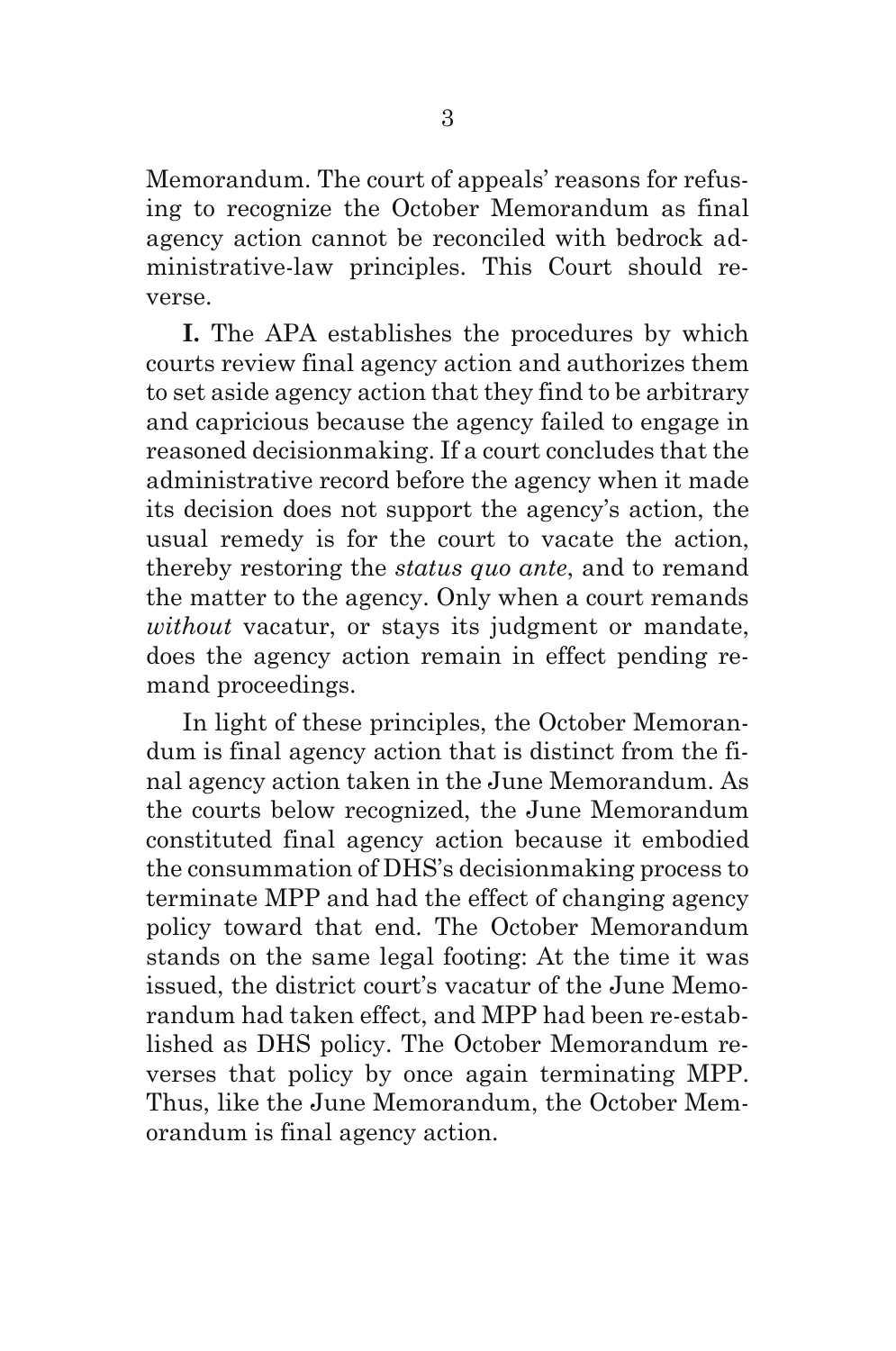**II.** The court of appeals' reasons for refusing to recognize the October Memorandum as final agency action lack merit.

First, the court of appeals failed to appreciate the import of the district court's vacatur. The district court did not vacate only the Secretary's *explanation* for terminating MPP; it terminated the underlying *action* as well. Accordingly, when the Secretary issued the October Memorandum, he was not purporting to provide an additional explanation for his prior decision to terminate MPP, but, rather, was taking new action accompanied by a new explanation that responded to the concerns raised by the district court.

The court of appeals wrongly analogized the October Memorandum to the Nielsen memorandum that this Court concluded was a *post hoc* rationalization in *Department of Homeland Security v. Regents of the University of California*, 140 S. Ct. 1891 (2020) (*Regents*). In that case, this Court concluded that the Nielsen memorandum was a *post hoc* rationalization because DHS had adopted it as an elaboration of its rationale for the action under review *before* the vacatur of that action had taken effect. Here, by contrast, the Secretary issued the October Memorandum *after* the district court's vacatur of the June Memorandum had become effective. Because offering a *post hoc* rationalization for action that has already been set aside would be nonsensical, the Secretary's only option for addressing the deficiencies identified by the district court was to take new agency action, which is what the October Memorandum represents.

Second, the court of appeals erred in invoking the D.C. Circuit's "reopening" doctrine to assess whether the October Memorandum is final agency action. That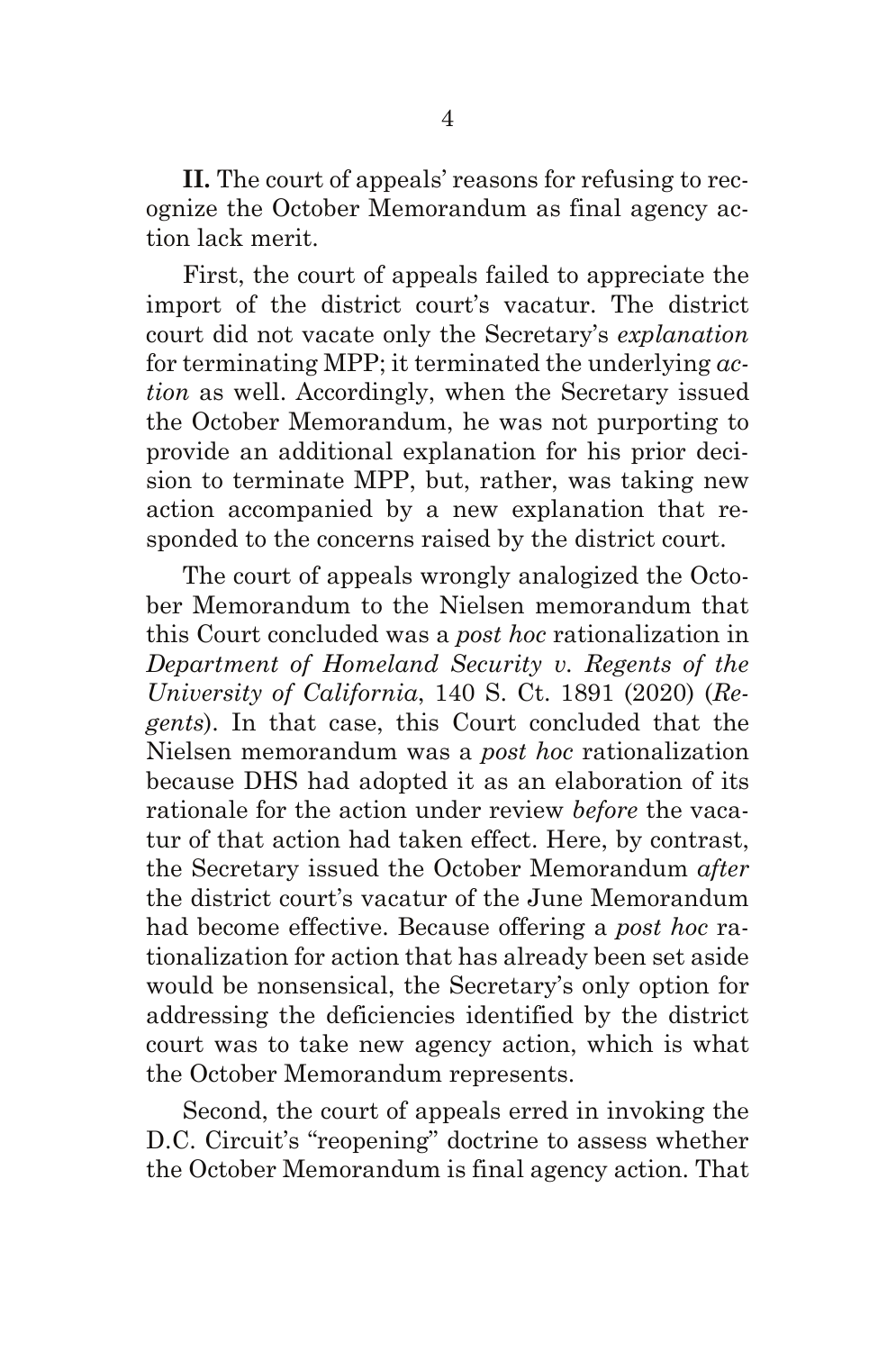doctrine is used to determine whether an agency has triggered a new period for seeking judicial review of an *existing* agency policy. Thus, it comes into play only when the agency has restated its *existing* policy, in the absence of any judicial order or legislation requiring it to reconsider an action. Here, by contrast, the October Memorandum *alters* the agency's existing policy by terminating MPP, which the district court's vacatur of the June Memorandum had reinstated. A policy change of this sort is necessarily made through final agency action, and the court of appeals misapplied the reopening doctrine to conclude otherwise.

Third, the court erred when it concluded that the October Memorandum does not have legal effect. The October Memorandum superseded the June Memorandum and, thereby, eliminated DHS's interest in having the reasoning of the June Memorandum upheld on appeal. The court further erred in concluding that the October Memorandum could have no legal effect because the district court enjoined DHS to implement MPP. The injunction expressly contemplates that DHS will be able to rescind MPP by taking final agency action in compliance with the requirements of the APA. DHS did so in the October Memorandum creating, like any final agency action, the potential for an APA challenge to the lawfulness of that new action.

Finally, the court also erred in suggesting that DHS was required to dismiss its appeal for the October Memorandum to be treated as final agency action. Because the district court's injunction imposed continuing obligations on DHS, the agency's interest in seeking reversal of the district court's judgment survived its rescission of the June Memorandum. Contrary to the court of appeals' suggestion, DHS was not required to pursue relief from the injunction under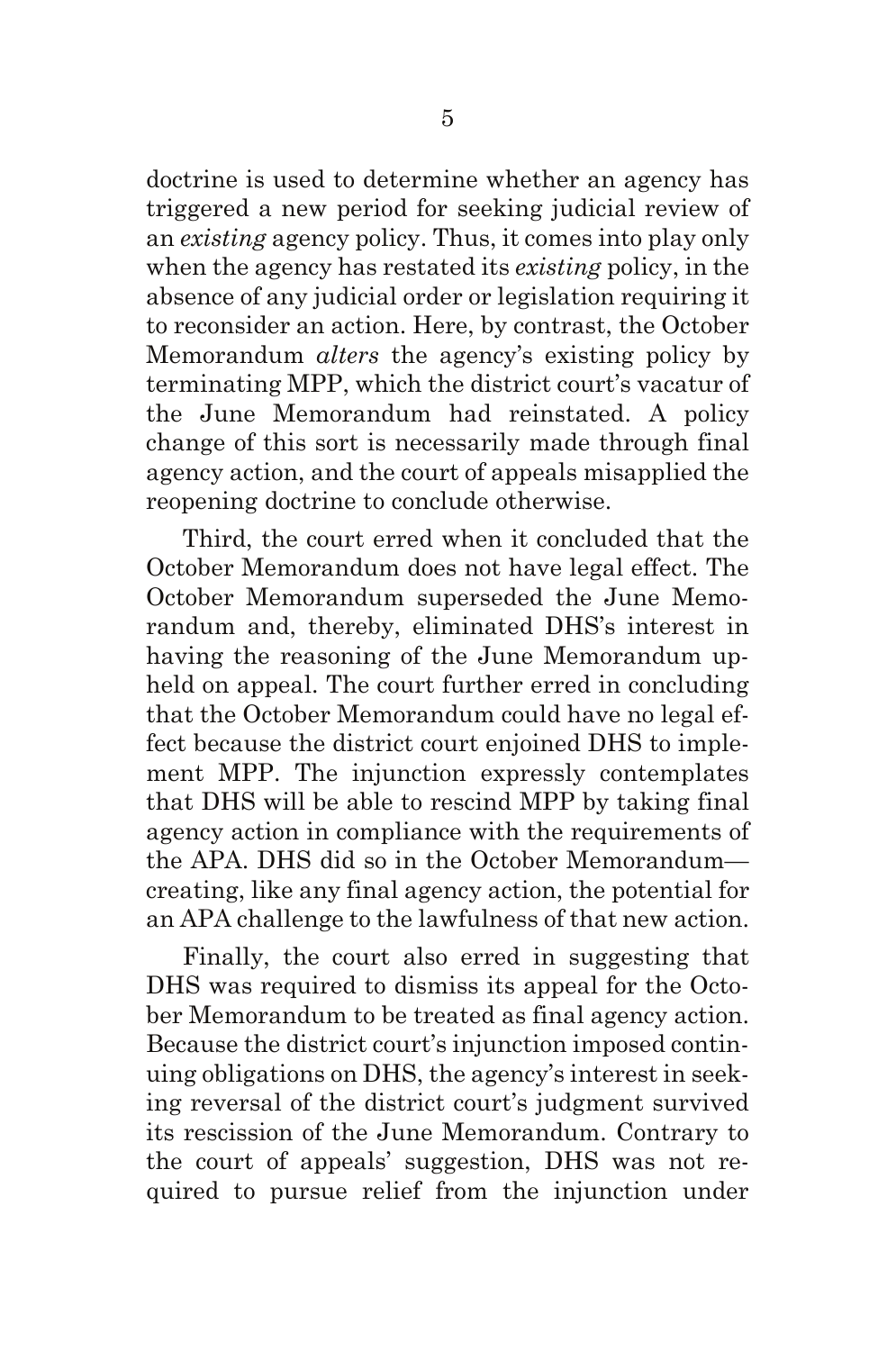Federal Rule of Civil Procedure 60(b) for the October Memorandum to be given legal effect. Moreover, an agency does not have to dismiss its appeal before taking an action that potentially moots it, nor does its failure to dismiss its appeal after taking such action vitiate an otherwise valid agency action.

**III.** This Court should ensure that agencies, when faced with an adverse court decision, have the flexibility to pursue an appeal and undertake corrective agency action simultaneously. If, as the court of appeals suggests, an agency that pursues an appeal risks having the legal effect of its corrective action disregarded, the agency could be deterred from acting expeditiously after its preferred policy option is vacated on judicial review. Alternatively, the agency whose rule was vacated as arbitrary and capricious for failure to provide an adequate explanation or to consider all pertinent facts could be incentivized to adopt a different rule on remand—not because a different approach is optimal, but only so that it could point to a substantive change that would preclude a court from treating its subsequent action as a *post hoc* rationalization. In either case, the outcome would undermine Congress's judgment to grant the agency the discretion to determine how best to implement important statutory objectives and, accordingly, would be contrary to foundational principles of administrative law.

#### **ARGUMENT**

## **I. The October Memorandum is final agency action.**

**A.** "The APA 'sets forth the procedures by which federal agencies are accountable to the public and their actions subject to review by the courts.'" *Regents*, 140 S. Ct. at 1905 (quoting *Franklin v. Massachusetts*,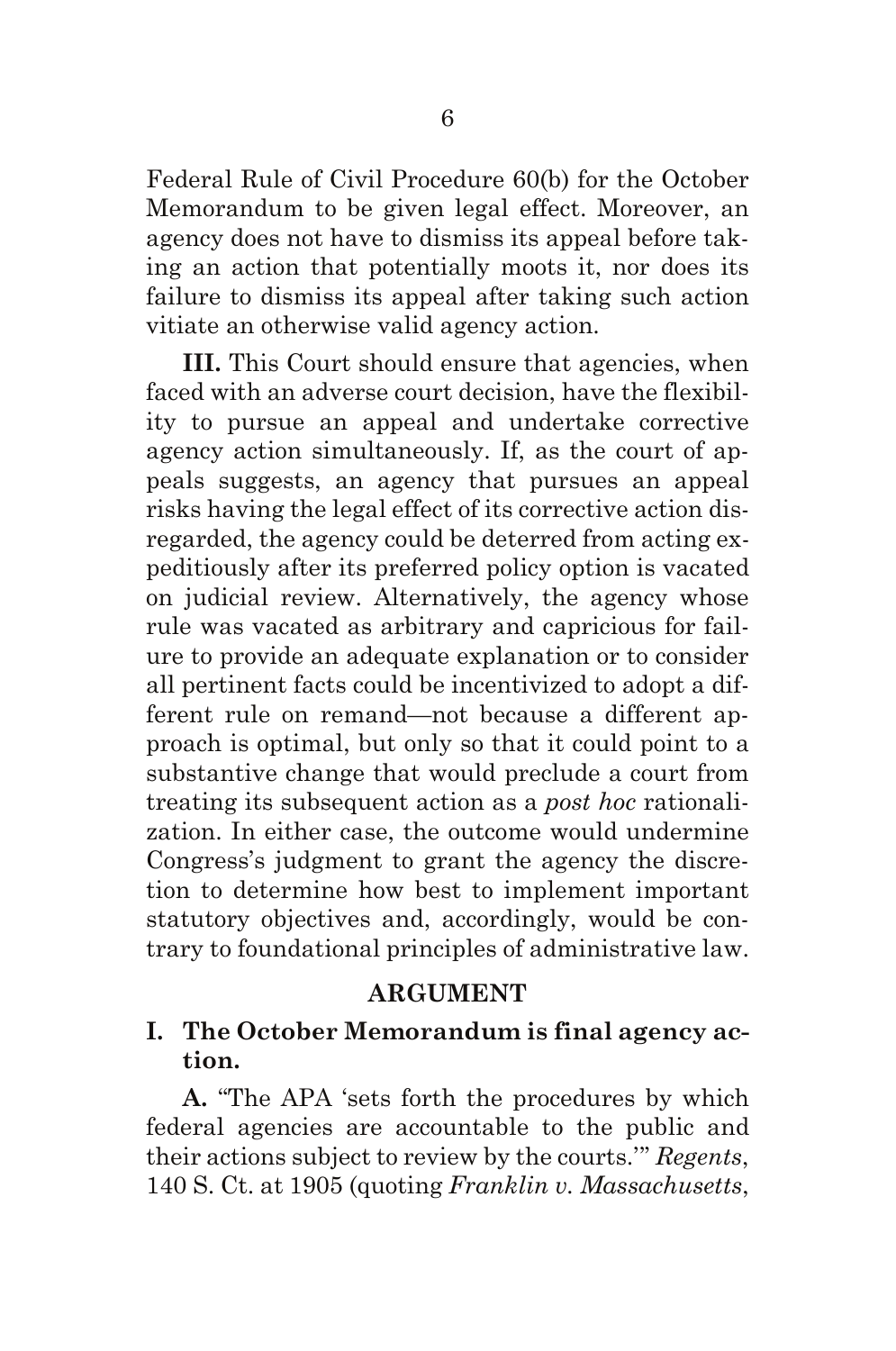505 U.S. 788, 796 (1992)). The focus of judicial review under the APA is "agency action," defined "to cover comprehensively every manner in which an agency may exercise its power." *Whitman v. Am. Trucking Ass'ns, Inc*. 531 U.S. 457, 478 (2001); *see* 5 U.S.C. § 551(13) (defining "agency action"). The APA provides that persons "adversely affected or aggrieved by agency action [are] entitled to judicial review thereof," 5 U.S.C. § 702, and that "final agency action for which there is no other adequate remedy in a court [is] subject to judicial review," *id*. § 704. *See generally Norton v. S. Utah Wilderness All.*, 542 U.S. 55, 61–64 (2004).

The APA further authorizes reviewing courts to "hold unlawful and set aside agency action, findings, and conclusions found to be … arbitrary, capricious, an abuse of discretion, or otherwise not in accordance with law." 5 U.S.C. § 706(2)(A). In deciding whether an agency has acted arbitrarily or capriciously, courts consider whether its action is the product of "reasoned decisionmaking." *Regents*, 140 S. Ct. at 1905 (internal quotation marks omitted); *see Motor Vehicle Mfrs. Ass'n of U.S., Inc. v. State Farm Mut. Auto. Ins. Co.,*  463 U.S. 29, 52 (1983).

The APA directs reviewing courts to "review the whole record or those parts of it cited by a party" in making that determination. 5 U.S.C. § 706. As this Court has explained, the "whole record" refers to the "full administrative record that was before the [agency] at the time [it] made [its] decision," and thus excludes "*post hoc* rationalizations" developed after the agency took the action under review. *Citizens to Pres. Overton Park, Inc. v. Volpe*, 401 U.S. 402, 419– 20 (1971) (internal quotation marks omitted).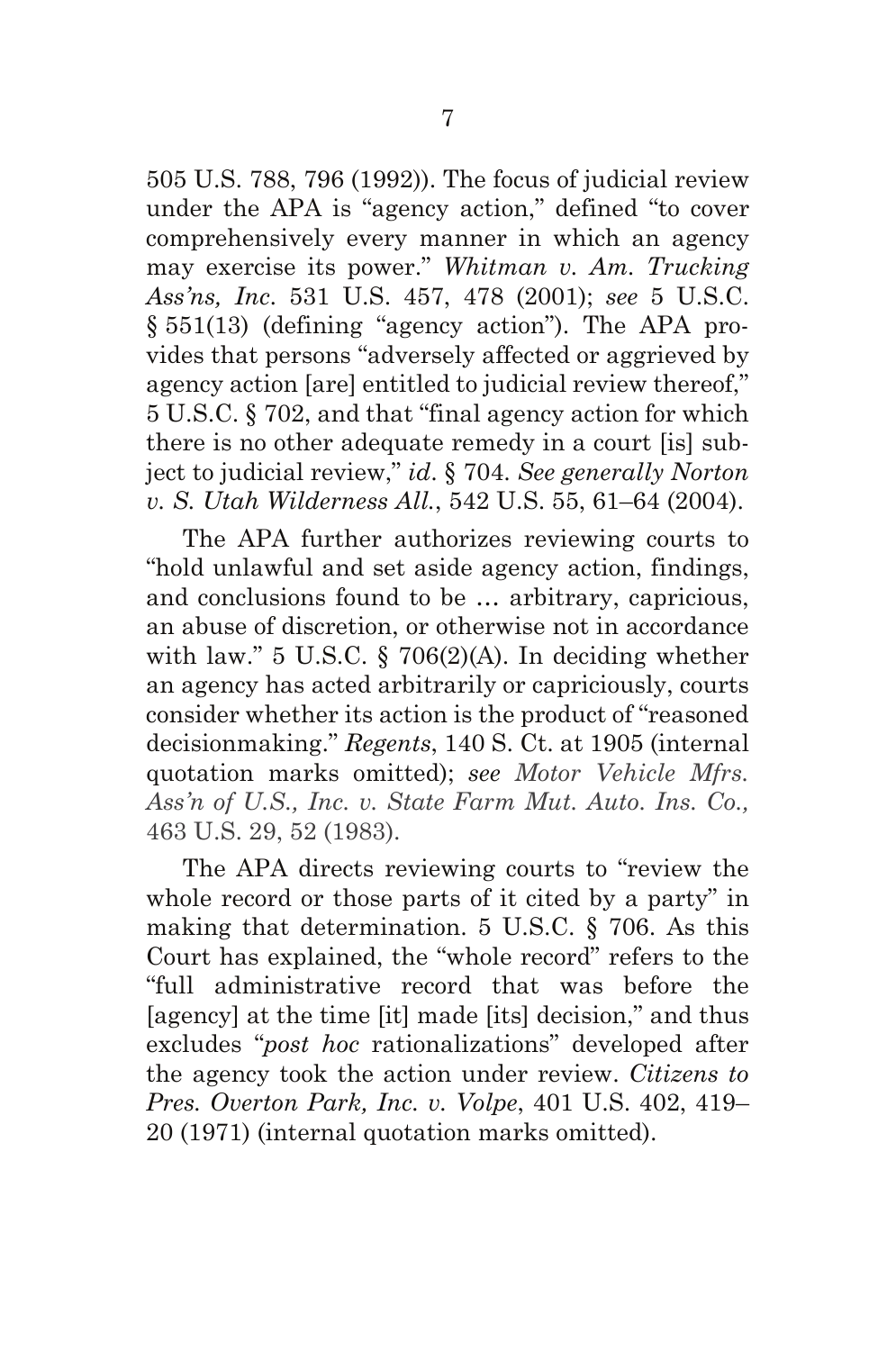Generally, if the agency action "is not sustainable on the administrative record made, then the [agency's] decision must be vacated and the matter remanded to [it] for further consideration." *Camp v. Pitts*, 411 U.S. 138, 143 (1973); *see* 5 U.S.C. § 706(2)(A) (providing that a reviewing court "shall ... set aside" unlawful agency action); *see also Am. Pub. Gas Ass'n v. U.S. Dep't of Energy*, 22 F.4th 1018, 1030 (D.C. Cir. 2022) (stating that "vacatur is the normal remedy when a rule is found unlawful" (internal quotation marks omitted)). A reviewing court's vacatur, or setting aside, of agency action "restore[s] the *status quo ante*." *Virgin Islands Tel. Corp. v. FCC*, 444 F.3d 666, 672 (D.C. Cir. 2008). Accordingly, when a court vacates an agency decision to rescind a rule, the court's judgment has the "effect of reinstating the rule<sup>[]</sup> previously in force." *Action on Smoking & Health v. Civil Aeronautics Bd.*, 713 F.2d 795, 797 (D.C. Cir. 1983).

Courts have recognized that, in certain circumstances, immediate vacatur of agency action may be disruptive or otherwise unwarranted and, therefore, have employed various means in such cases to allow agency actions found to violate APA standards to remain in effect temporarily pending further agency proceedings. For example, the D.C. Circuit and other courts have held that "remand without vacatur is a useful arrow in a court's remedial quiver," which courts will employ "depend[ing] on the seriousness of the [action's] deficiencies (and thus the extent of doubt whether the agency chose correctly) and the disruptive consequences of an interim change that may itself be changed." *Am. Pub. Gas Ass'n*, 22 F.4th at 1030 (quoting *Allied-Signal, Inc. v. U.S. Nuclear Regulatory Comm'n*, 988 F.2d 146, 150–51 (D.C. Cir. 1993)); *see also Texas Ass'n of Mfrs. v. U.S. Consumer Prod.*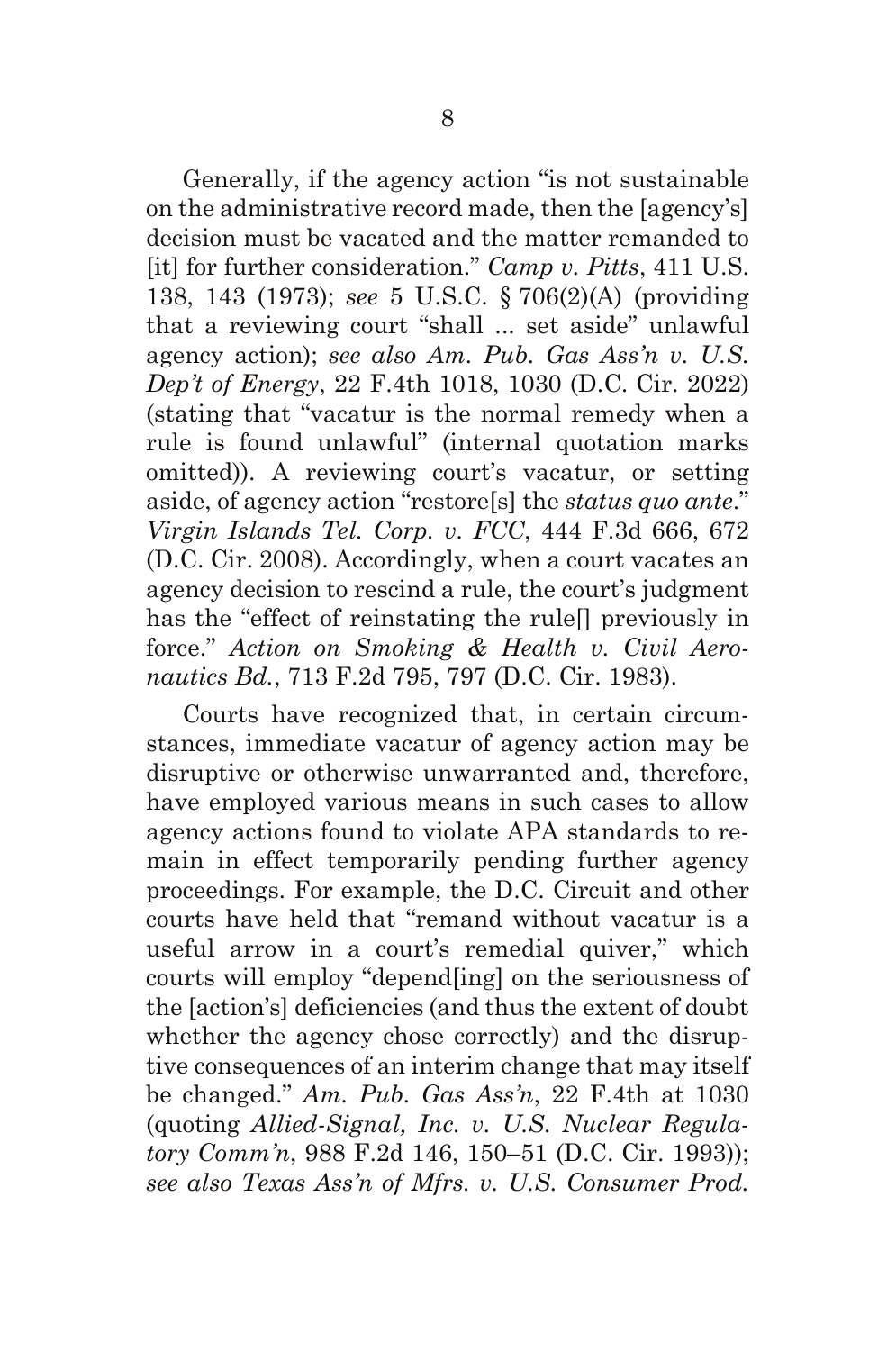*Safety Comm'n*, 989 F.3d 368, 389 (5th Cir. 2021) (granting remand without vacatur). Even when a court concludes that vacatur is the appropriate remedy, it may stay its judgment or mandate for a period of time to give the agency an opportunity to address the court's decision before the agency's action is undone. *See*, *e.g.*, *Chamber of Commerce of U.S., Inc. v SEC*, 443 F.3d 890, 909 (D.C. Cir. 2006) (withholding issuance of mandate for 90 days); *United Food & Commercial Workers Union, Local No. 663 v. USDA*, 532 F. Supp. 3d 741, 782 (D. Minn. 2021) (staying order of vacatur for 90 days); *NAACP v. Trump*, 298 F. Supp. 3d 209, 245–46 (D.D.C. 2018) (*NAACP I*) (staying order of vacatur for 90 days), *judgment aff'd*, *Regents*, 140 S. Ct. 1891. A reviewing court may also stay its judgment to allow the agency to obtain appellate review before a vacatur takes effect. *See* Fed. R. Civ. Pro. 62; *e.g.*, *NAACP v. Trump*, 321 F. Supp. 3d 143, 145– 46 (D.D.C. 2018) (*NAACP III*) (granting partial stay pending appeal).

**B.** Under the foregoing principles, issuance of the October Memorandum represents final agency action that is distinct from issuance of the June Memorandum.

**1.** DHS initiated MPP in December 2018. The following month, then-Secretary Nielsen issued a memorandum providing "guidance for implementation of MPP." Pet. App. 157a–58a. In January 2021, the new administration suspended new enrollments in MPP and undertook a review to consider terminating or modifying it. *Id*. at 347a–48a. After completing that review, the Secretary issued the June Memorandum formally "terminating the MPP program." *Id*. at 348a.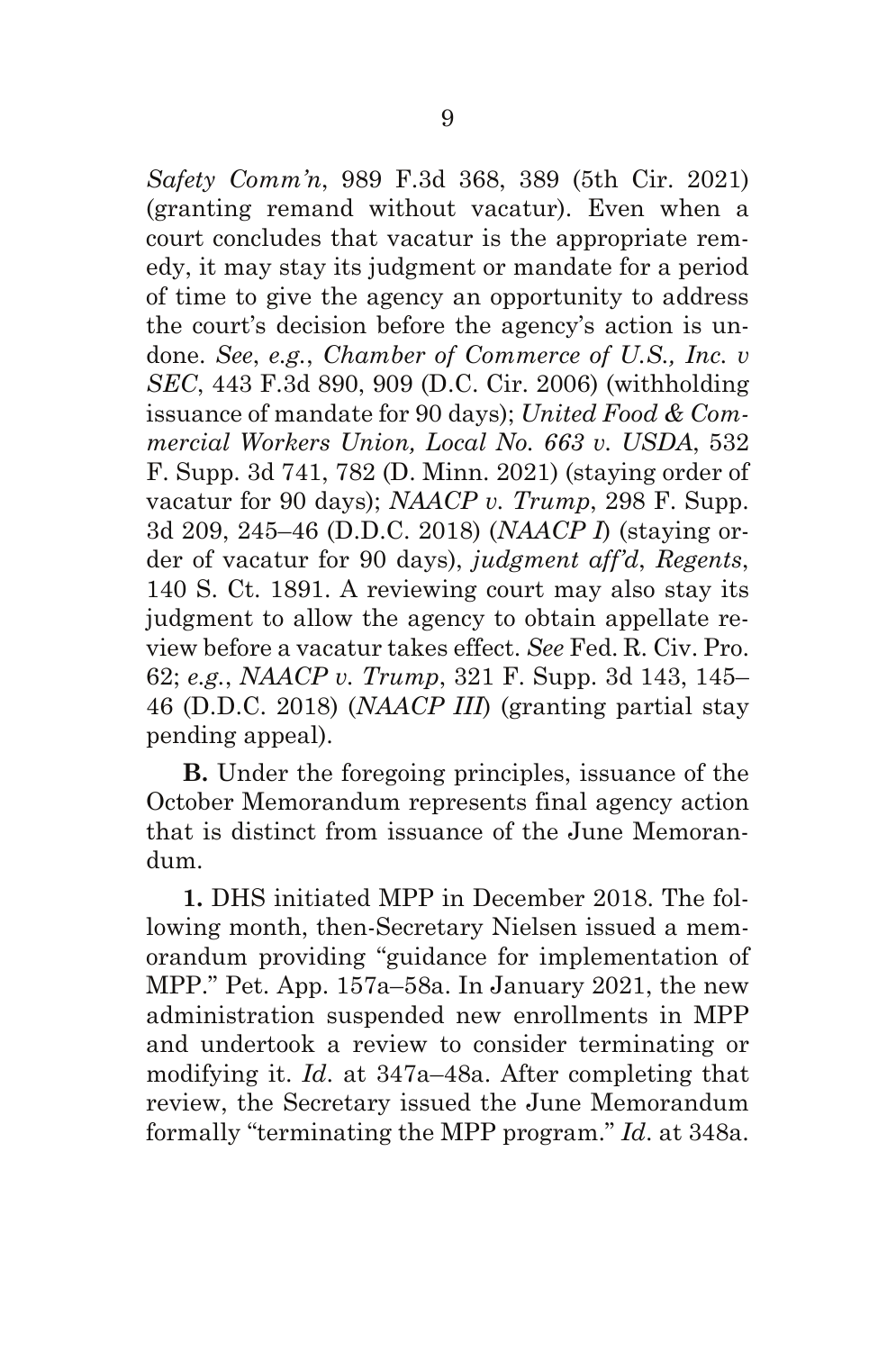In the district court, the parties disputed whether the June Memorandum constituted final agency action. Pet. App. 180a–82a. Because the June Memorandum undisputedly was "agency action" within the broad definition in 5 U.S.C.  $\S$  551(13), the court focused on whether it was "final." Pet. App. 181a. Applying the two-prong test set forth in *Bennett v. Spear*, 520 U.S. 154 (1997), the court considered whether the June Memorandum (1) "marks the consummation of the [agency's] decisionmaking process" and (2) "produces legal consequences and determines rights and obligations." Pet. App. 181a. The parties agreed that *Bennett*'s first prong was satisfied. *Id*. With regard to the second prong, which the government disputed, the court explained that the June Memorandum "had the immediate legal consequence of 'terminating the MPP program,'" and "of rescinding" Secretary Nielsen's memorandum on MPP. *Id*. The court also explained that the June Memorandum directed DHS personnel to commence the process of terminating MPP and precluded line officers from using MPP. *Id*. at 182a.

The court of appeals affirmed the determination that the June Memorandum was final agency action. Pet. App. 15a–19a. The court held that the June Memorandum consummated the agency's decisionmaking process, rejecting DHS's argument that the decision "isn't final until the agency applies it 'in a particular situation.'" *Id*. at 16a. The court also concluded that the June Memorandum had legal consequences and determined rights and obligations because it "bound DHS staff by forbidding them to continue the program in any way from that moment on." *Id*. at 17a.

**2.** Like the June Memorandum, the October Memorandum constitutes an action by the agency to change its policy regarding the manner in which it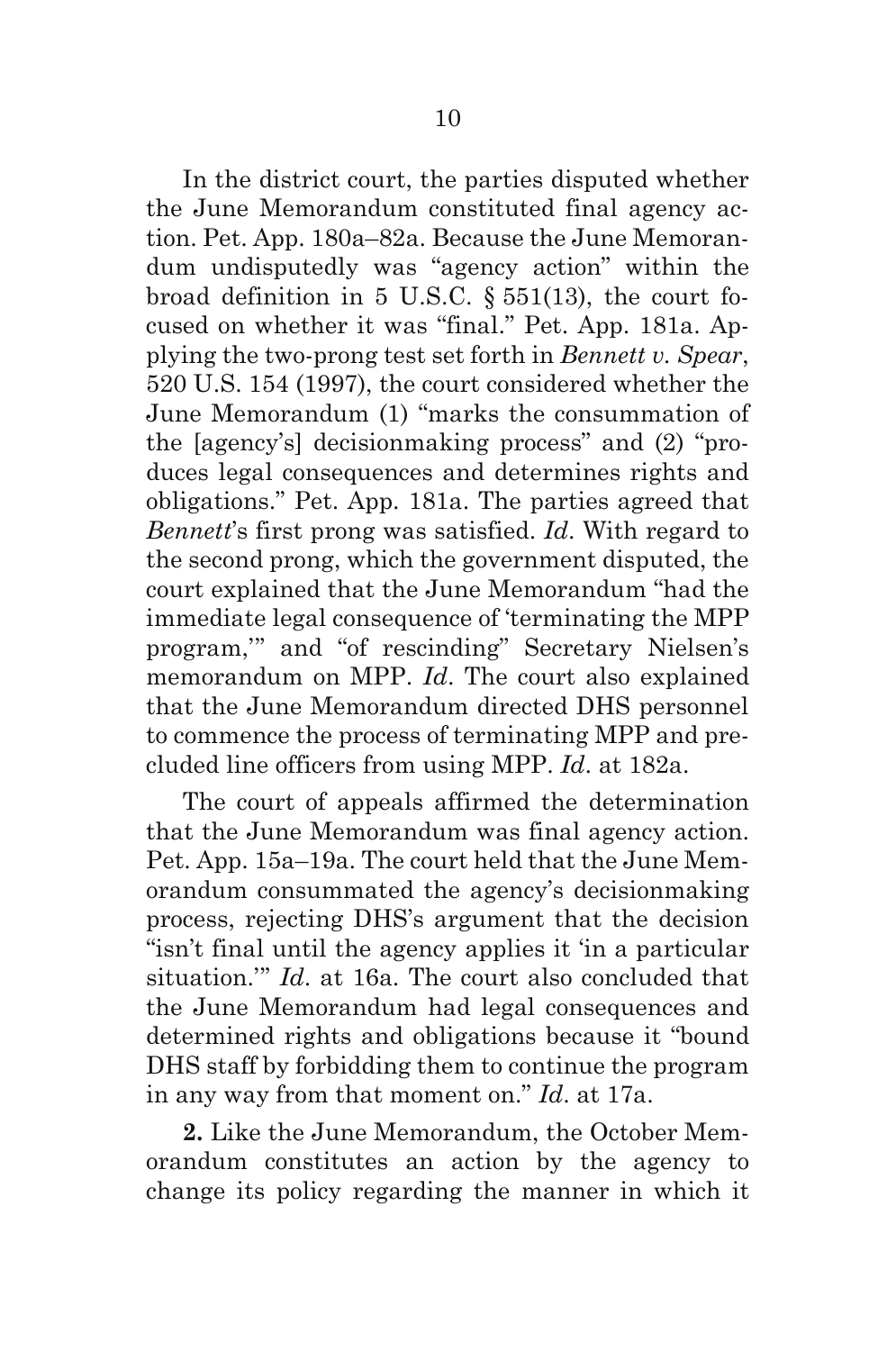would exercise its authority towards applicants for admission arriving by land through Mexico. Thus, like the June Memorandum, the October Memorandum is "final" agency action.

When the Secretary issued the October Memorandum, the June Memorandum was not in effect. After holding that the June Memorandum "was arbitrary and capricious and in violation of the APA," Pet. App. 200a, and that respondents' "statutory claim is meritorious as well," *id*. at 202a, the district court expressly declined to remand to the agency without vacating the June Memorandum, *id*. at 203a–209a. Instead, it issued a judgment setting the June Memorandum aside. *See id*. at 212a–13a, 364a. The vacatur took effect on August 24, 2021, after the government's requests for a stay pending appeal were denied. *See id.* at 213a (staying vacatur until August 20, 2021); Order of Aug. 20, 2021, No. 21A21 (S. Ct.) (extending stay until August 24, 2021); Pet. App. 214a (denying application for stay). Accordingly, when the Secretary adopted the October Memorandum, the MPP program had been "reinstat[ed]" by the district court's vacatur and was "in force" at the agency, just as it was when the Secretary issued the June Memorandum. *Action on Smoking & Health*, 713 F.2d at 797; *see also Georgetown Univ. Hosp. v. Bowen*, 821 F.2d 750, 757– 58 (D.C. Cir. 1987) ("[W]hen the District Court vacated the Secretary's *1981* wage-index rule, it necessarily reinstated the Secretary's *1979* rule, which required the Secretary to reimburse providers using a formula that included federal-hospital data."), *aff'd*, 488 U.S. 204 (1988).

With respect to the question of final agency action, the October Memorandum stands on the same footing as the June Memorandum. The October Memorandum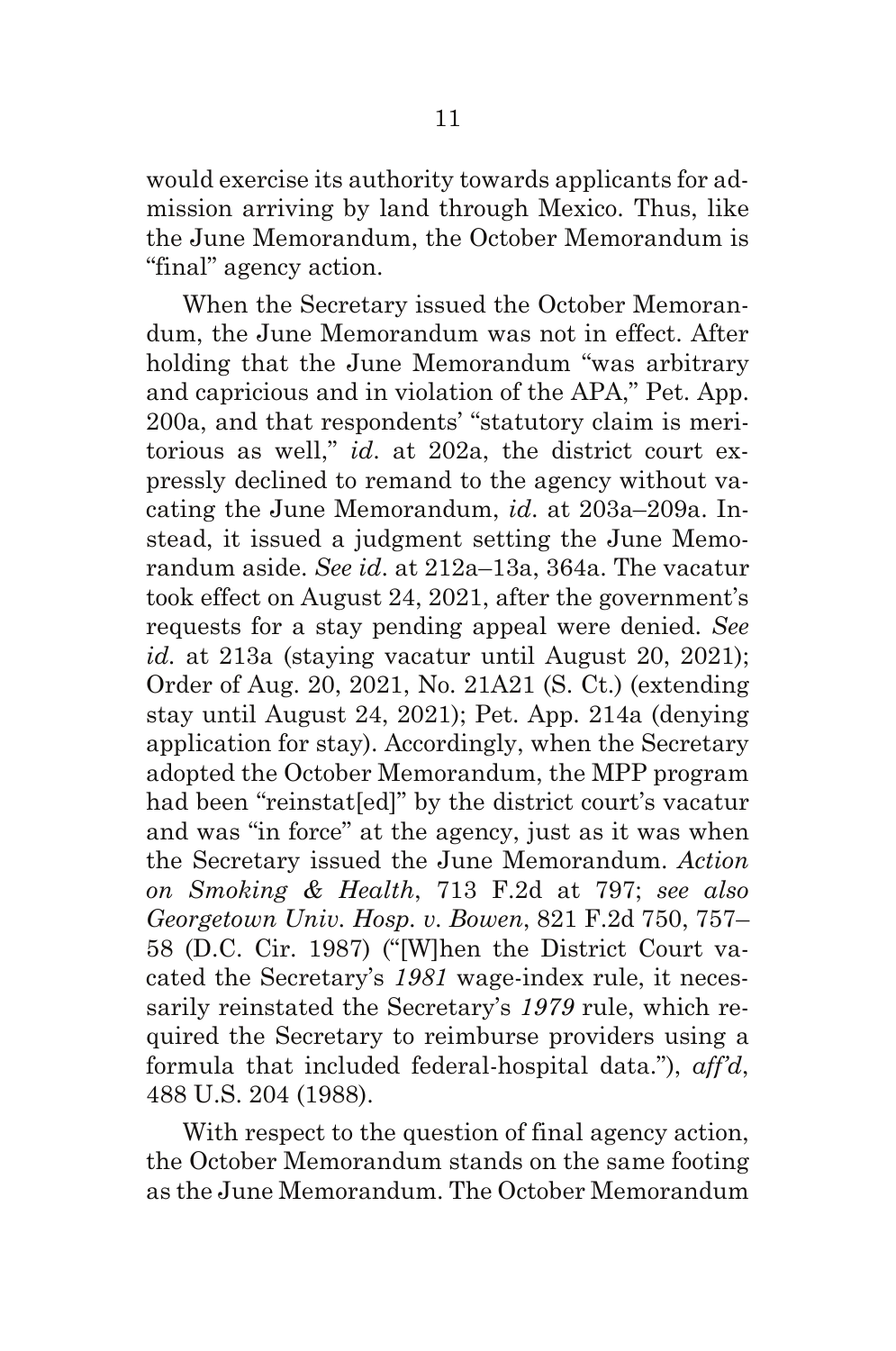is not of a "tentative or interlocutory nature," but "mark[s] the 'consummation' of the agency's decisionmaking process" conducted in response to the vacatur and remand of the June Memorandum. *Bennett*, 520 U.S. at 178 (quoting *Chicago & S. Air Lines, Inc. v. Waterman S.S. Corp.*, 333 U.S. 103, 113 (1948)). The Secretary explained that he "assessed whether MPP should be maintained, terminated, or modified," "examined considerations that the District Court determined were insufficiently addressed" in the June Memorandum, and "carefully consider[ed] the arguments, evidence, and perspectives presented by those who support re-implementation of MPP, those who support terminating the program, and those who have argued for continuing MPP in a modified form." Pet. App. 259a–60a. At the completion of that review, the Secretary "ruled definitively" that MPP must be terminated, *U.S. Army Corps of Eng'rs v. Hawkes Co.*, 578 U.S. 590, 598 (2016) (internal quotation marks omitted), thus rendering his "last word on the matter in question," *Am. Trucking Ass'ns*, 531 U.S. at 478 (internal quotation marks omitted).

In addition, "legal consequences will flow" from the October Memorandum, *Bennett*, 520 U.S. at 178 (internal quotation marks omitted), in the same way the court of appeals held that legal consequences would flow from the June Memorandum. The October Memorandum, like the June Memorandum, "terminate[s] MPP." Pet. App. 263a. In addition, "[e]ffective immediately," the October Memorandum "supersede[d] and rescind[ed]" prior agency actions relating to MPP that is, "the June 1 memorandum, Secretary Nielsen's January 25, 2019 memorandum, and any other guidance or other documents prepared by the Department to implement MPP." *Id*. at 263a-64a. Although the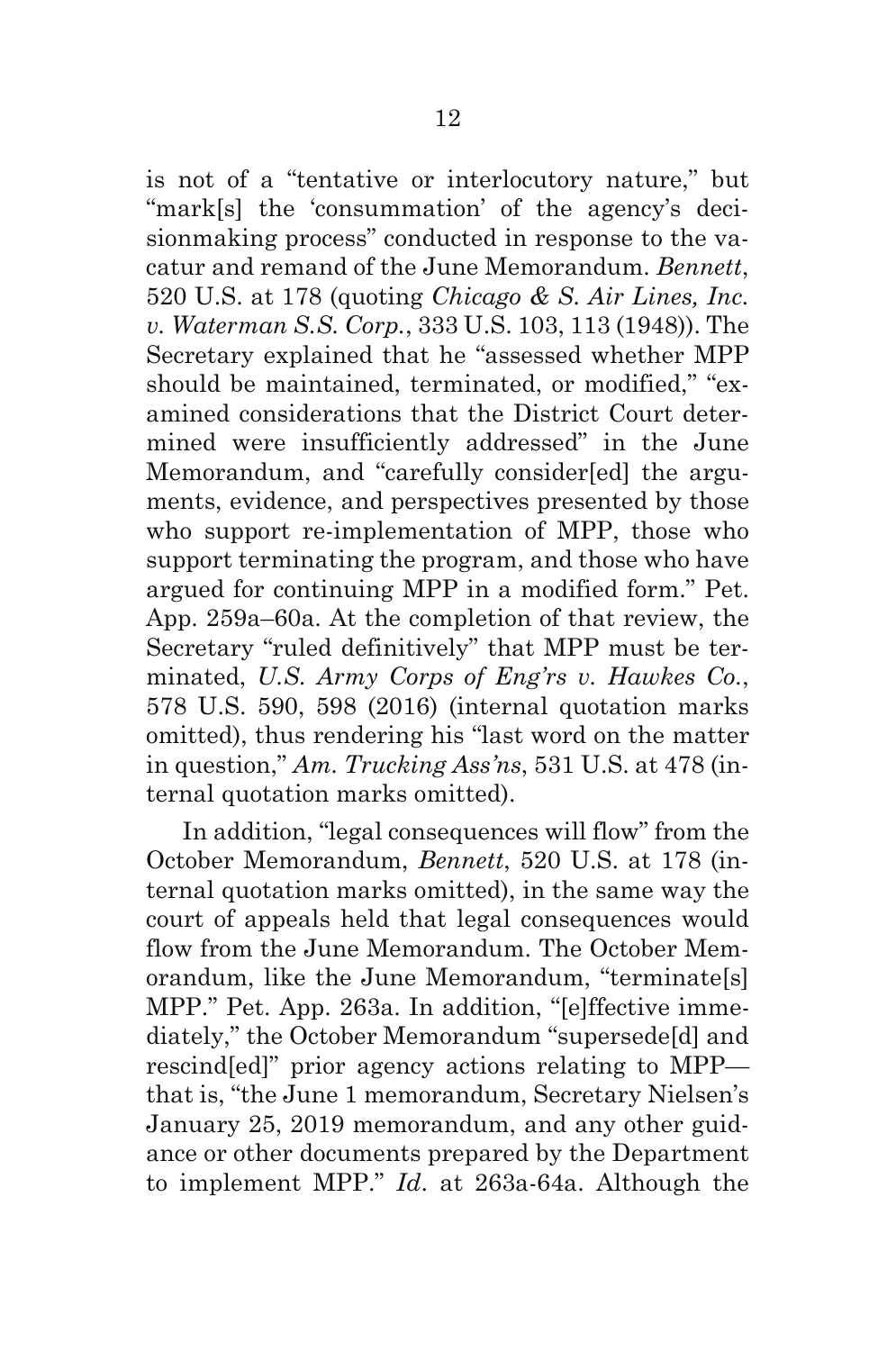district court's injunction precluded DHS from putting the termination of MPP into immediate effect, the October Memorandum is still final *agency* action because it provides that "the termination of MPP will be implemented as soon as practicable after a final judicial decision to vacate the … injunction." *Id*. at 264a. The October Memorandum thus "alter[s] the legal regime to which [DHS] is subject," *Bennett*, 520 U.S. at 178, by requiring the agency to terminate MPP upon dissolution of the district court's injunction.

**II. The court of appeals' reasons for declining to recognize the October Memorandum as final agency action lack merit.**

The court of appeals declined to recognize the October Memorandum as final agency action, largely because the court failed to appreciate the import of the district court's vacatur of the June Memorandum. Once that vacatur took effect, DHS's subsequent decision to terminate MPP necessarily represented new agency action. Accordingly, the court of appeals' refusal to treat the October Memorandum as final agency action should be reversed.

**A. The court of appeals erred by regarding the October Memorandum as a further explanation for the June Memorandum, rather than as a new agency action.**

**1.** To support its conclusion that the October Memorandum is not final agency action, the court of appeals conceptualized the Secretary's actions as follows: In June 2021, the Secretary decided to terminate MPP (what the court described as the "Termination Decision"); simultaneously, the Secretary explained the "Termination Decision" by issuing the June Memorandum; then, in October 2021, the Secretary issued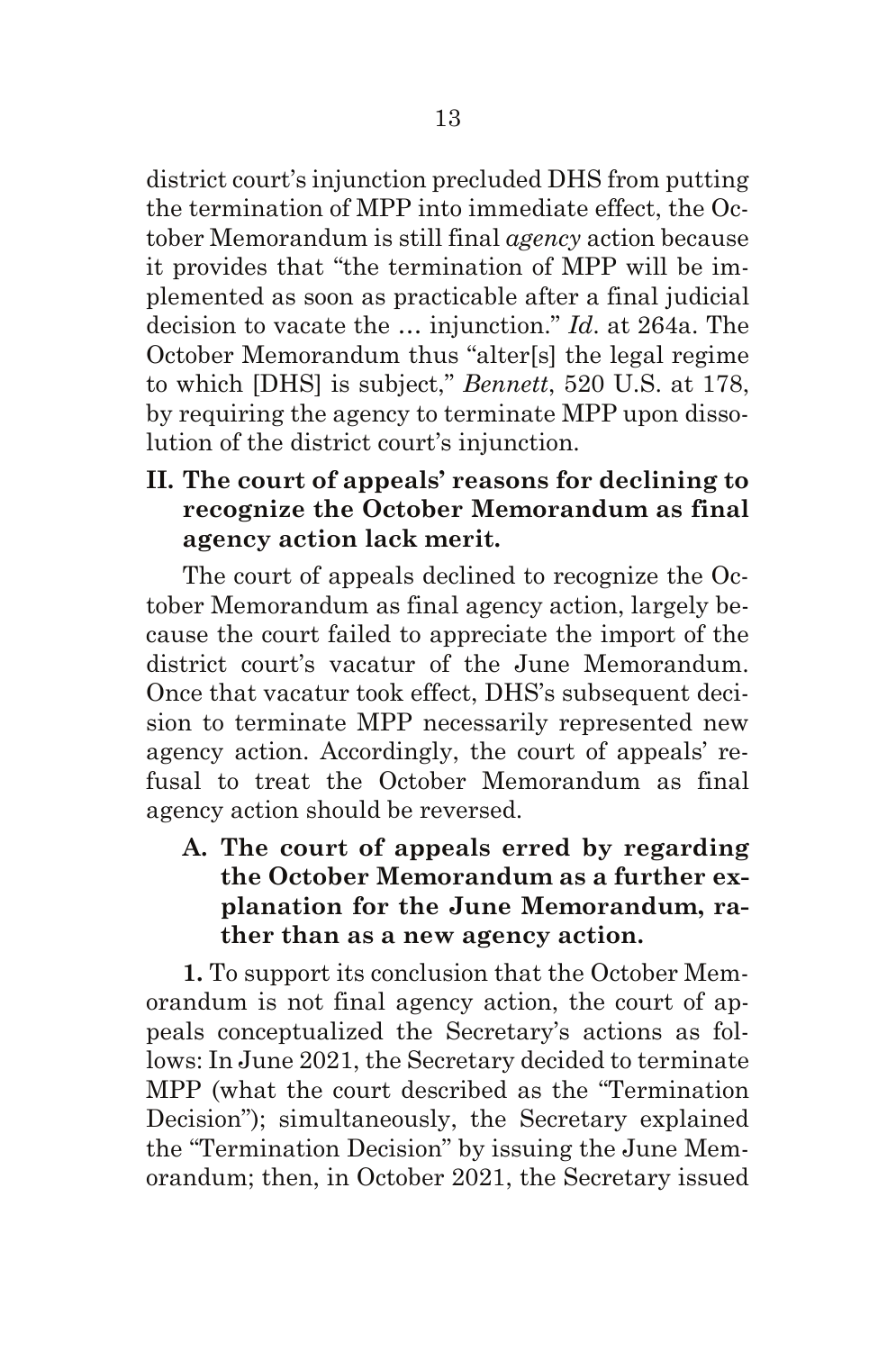the October Memorandum as a further explanation of his decision in June to terminate MPP. Pet. App. 22a. The court analogized the "Termination Decision" to a court judgment, and the June and October Memorandums as "a court's opinion[s] explicating its judgment." *Id*. Under this view, the only final agency action at issue occurred when the Secretary decided to terminate MPP in June.

The flaw in the court's reasoning is that it ignores the effect of the district court's vacatur of what the court of appeals called the "Termination Decision." The district court's judgment did not merely set aside the Secretary's explanation for terminating MPP, while leaving the underlying agency action in place. Rather, the district court vacated the June Memorandum "in its entirety" and remanded "to DHS for further consideration." Pet App. 212a. The district court, moreover, declined to exercise its authority to remand without vacatur, *id*. at 203a–09a, and both the court of appeals and this Court rejected the government's requests for a stay of the judgment pending appeal, *id*. at 214a, 215a–53a. The decisions denying stays and allowing the vacatur to take effect would themselves have no practical effect if the vacatur applied only to the Secretary's explanation for his action and not to the action itself.

Accordingly, after the district court's vacatur took effect in August 2021, there was no extant "Termination Decision" for which the Secretary could provide a further explanation. Rather, the October Memorandum embodies a new agency action terminating MPP, taken in response to, and addressing the deficiencies identified in, the district court's decision.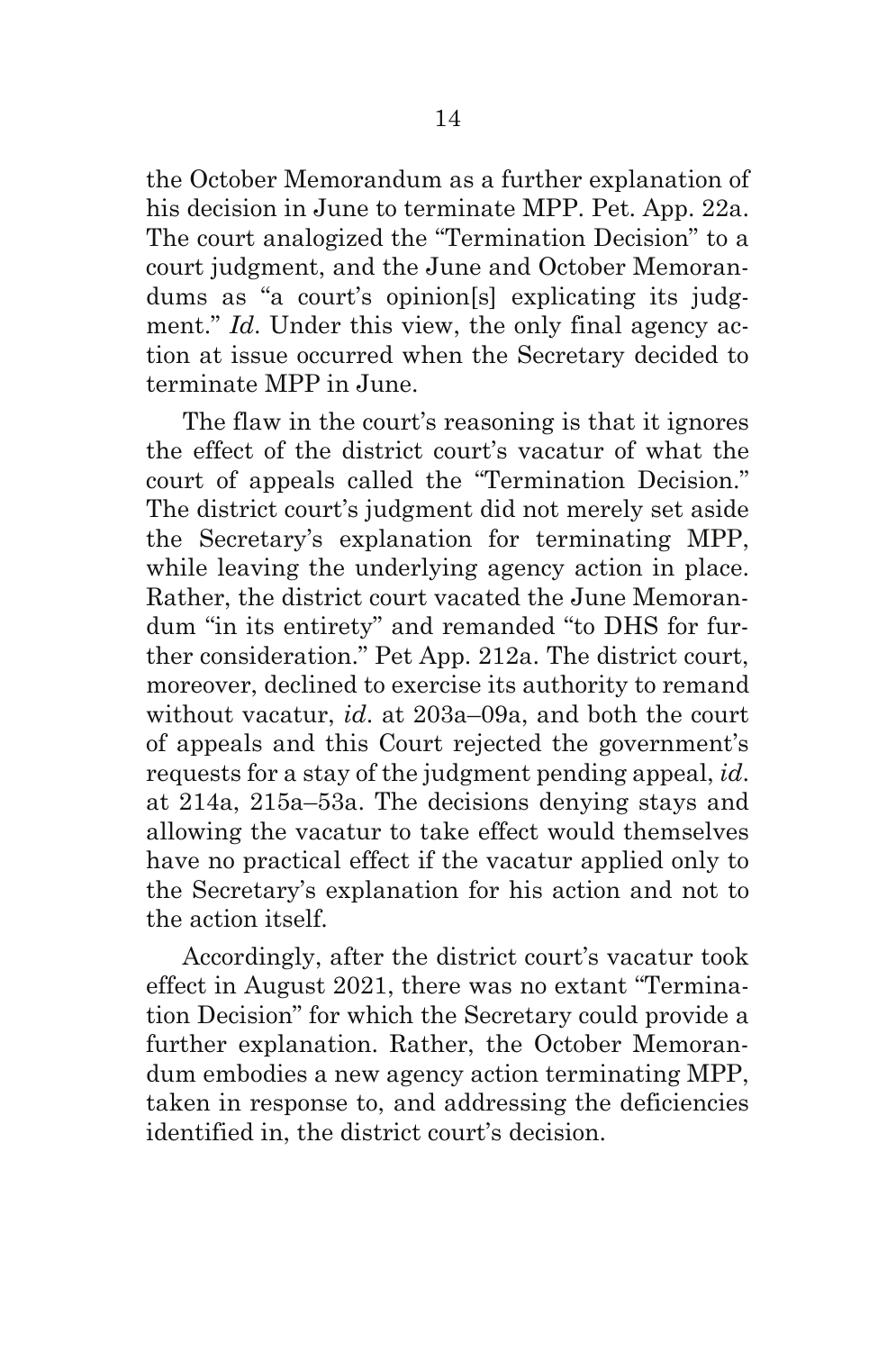The court of appeals' analogy to judicial opinions in support of a judgment suffers from a similar error. The court's analogy assumes a situation in which a district court issues two opinions in support of a single judgment. The correct analogy, however, would be to a situation in which a district court issues one opinion and judgment, the judgment is vacated on appeal and the case remanded to district court, and the district court then issues a new opinion and judgment on remand. In that scenario, the district court has unquestionably issued two distinct opinions in support of two distinct judgments.

In the same way, DHS here has taken two separate agency actions to terminate MPP—the first in June and the second in October, after the June action was vacated and remanded to the agency. Thus, the Secretary's action on remand is akin to the action on remand taken by the Securities and Exchange Commission (SEC) in this Court's seminal *Chenery* cases: *SEC v. Chenery Corp.*, 318 U.S. 80 (1943) (*Chenery I*), and *SEC v. Chenery Corp.*, 332 U.S. 194, 201 (1947) (*Chenery II*). In *Chenery I*, this Court reviewed an SEC order limiting the rights of certain fiduciaries who purchased preferred stock pending a corporate reorganization. 318 U.S. at 81, 85. The Court held that the SEC had relied solely on equitable principles to support its decision, but those principles were not "sufficient to sustain its order." *Id*. at 89. On remand, the SEC "reexamined the problem, recast its rationale and reached the same result." *Chenery II*, 332 U.S. at 196. In *Chenery II*, this Court upheld the SEC's order, explaining that "[t]he fact that the Commission had committed a legal error in its first disposition" conferred "no vested right" on the challengers; rather; "[a]fter the remand was made, the [SEC] was *bound*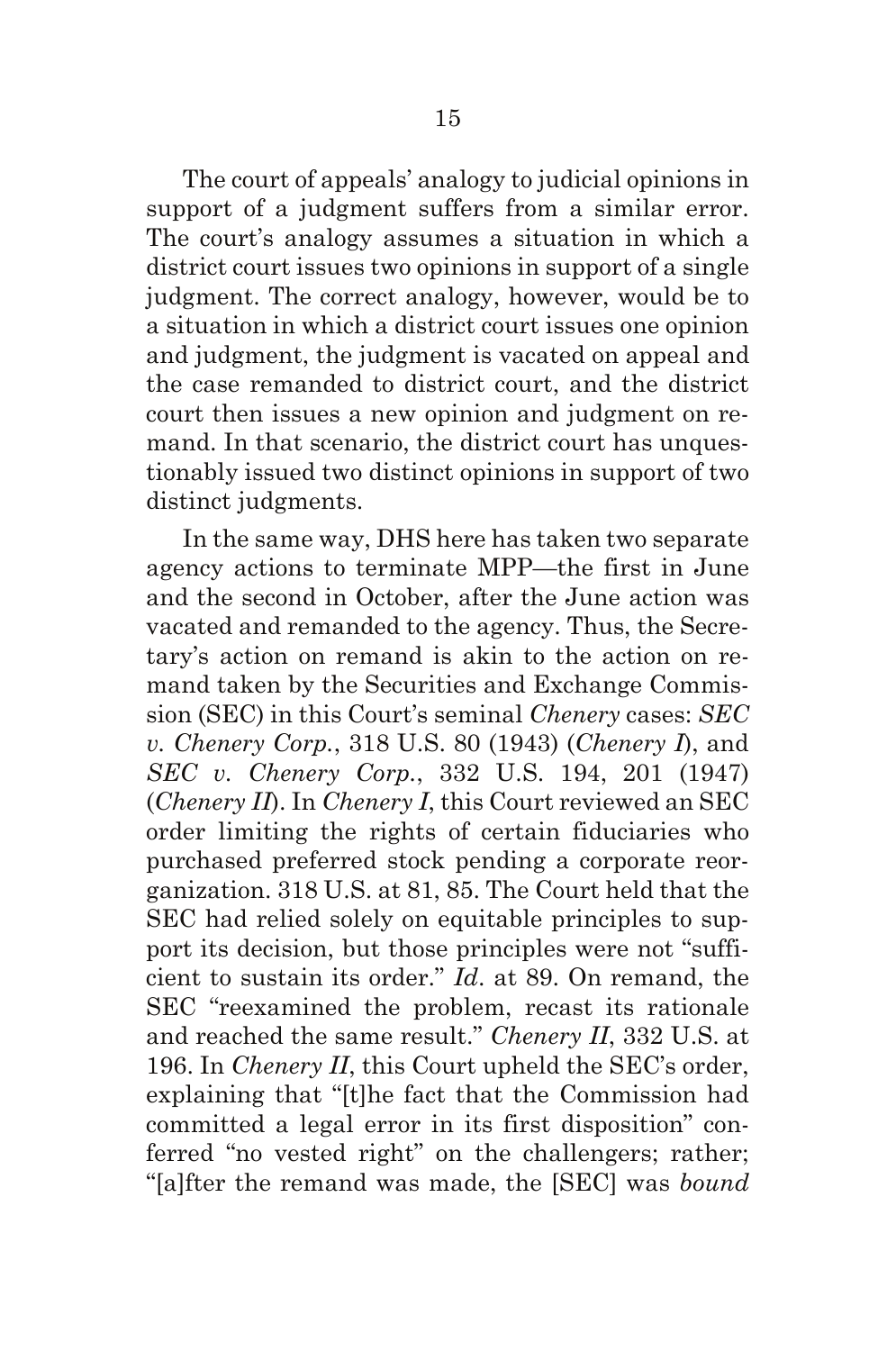to deal with the problem afresh, performing the function delegated to it by Congress." *Id*. at 200–01 (emphasis added).

Here, the Secretary was in the same position when the district court's vacatur took effect, and the October Memorandum is his attempt to "deal with the problem afresh." The court of appeals, accordingly, was wrong to treat the October Memorandum as mere explanation, rather than as a new agency action.

**2.** Relying on *Regents*, the court of appeals suggested that the October Memorandum could not "be anything more than [a] *post hoc* rationalization[] of the [June] Termination Decision." Pet. App. 45a. The court considered *Regents* relevant because, there, DHS had issued two memorandums justifying rescission of an agency policy: the Duke memorandum in September 2017 and the Nielsen memorandum in June 2018, both of which sought to justify rescission of the Deferred Action for Childhood Arrivals (DACA) program. *See Regents*, 140 S. Ct. at 1907. *Regents* concluded that the Nielsen memorandum "was by its own terms not a new rule implementing a new policy," but instead an "elabora[tion] on the reasons for the initial rescission." *Id*. at 1908. As such, the Court explained, the Nielsen memorandum constituted an "impermissible '*post hoc* rationalization'" to the extent that it offered justifications for the rescission that went beyond "the agency's original reasons" for its action. *Id*. (quoting *Overton Park*, 401 U.S. at 420).

The court of appeals' reliance on *Regents* ignores critical differences in the two cases regarding the timing of the agency memorandums. The DACA rescission was challenged in multiple circuits. *See Batalla Vidal v. Nielsen*, 279 F. Supp. 3d 401 (E.D.N.Y. 2018)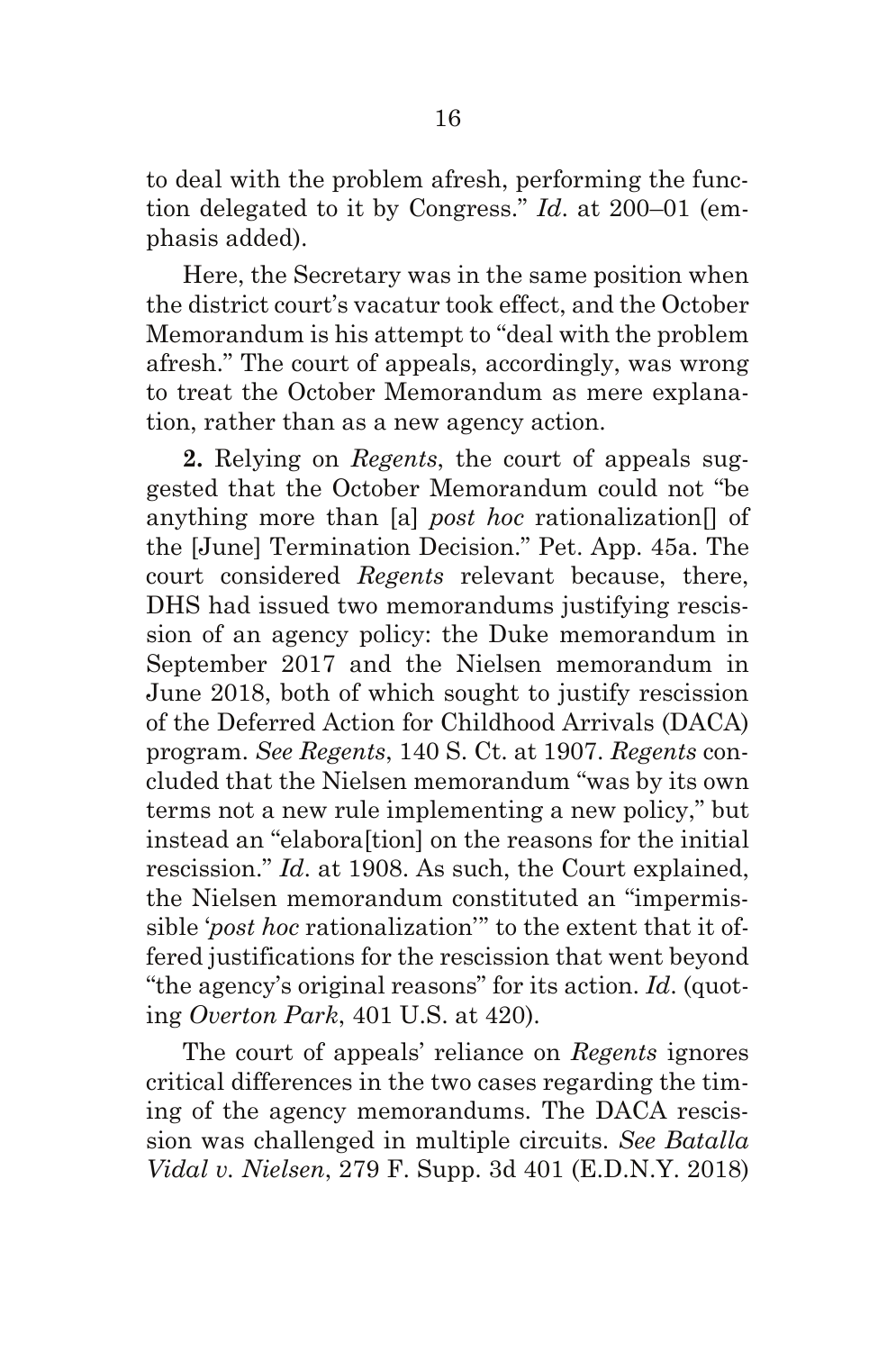(granting preliminary injunction); *Regents of Univ. of Cal. v. DHS*, 279 F. Supp. 3d 1011 (N.D. Cal.) (same), *aff'd*, 908 F.3d 476 (9th Cir. 2018); *Casa De Maryland v. DHS*, 924 F.3d 684 (4th Cir. 2019) (finding Duke memorandum arbitrary but staying mandate). Only one challenge, however, led DHS to issue the Nielsen memorandum: In *NAACP*, the district court, after finding the DACA's rescission as explained in the Duke Memorandum "arbitrary and capricious," vacated the rescission, but "stay[ed] its order of vacatur for 90 days … to afford DHS an opportunity to better explain its view that DACA is unlawful." *NAACP I*, 298 F. Supp. 3d at 249; *see also id*. at 245–46.

"The District Court's remand thus presented DHS with a choice: rest on the Duke Memorandum while elaborating on its prior reasoning, or issue a new rescission bolstered by new reasons absent from the Duke Memorandum." *Regents*, 140 S. Ct. at 1908. DHS chose "the first path," *id*., when it issued the Nielsen memorandum approximately two months into the 90-day stay period, *see NAACP v. Trump*, 315 F. Supp. 3d 457, 460–63 (D.D.C. 2018) (*NAACP II*). Rather than take "new administrative action," DHS "*declined to disturb* the Duke memorandum's rescission and instead provided further explanation for that action." *Regents*, 140 S. Ct. at 1908 (emphasis added, cleaned up). In response to the Nielsen memorandum, the district court continued the stay of vacatur, *see* Scheduling Order, *NAACP v. Trump*, No. 17-1907 (D.D.C. June 27, 2018), and addressed the Nielsen memorandum, *NAACP II*, 315 F. Supp. 3d 457, *before* allowing any part of its vacatur of the DACA rescission to take effect, *NAACP III*, 321 F. Supp. 3d at 143 (granting partial stay of vacatur pending appeal).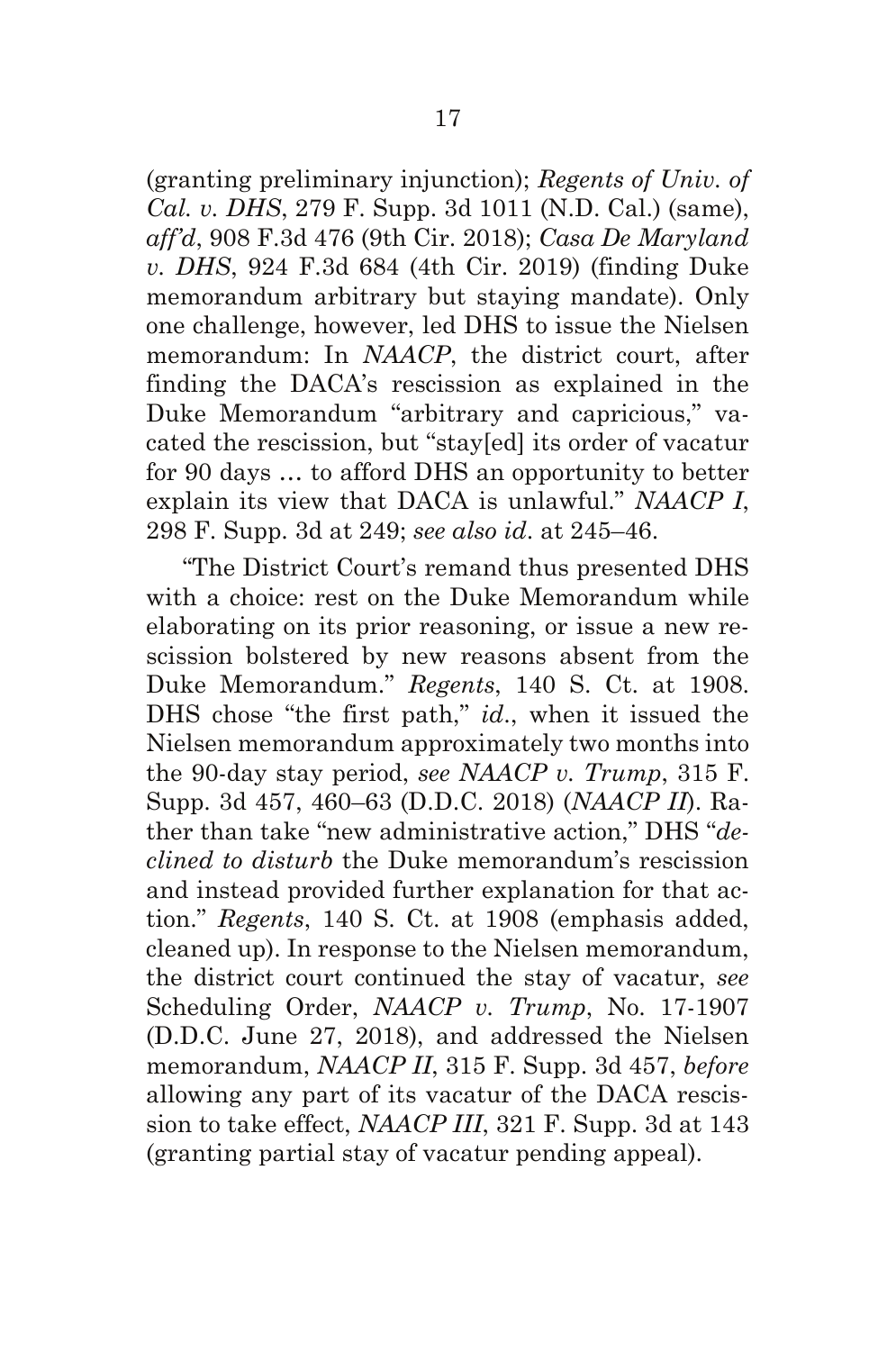Here, by contrast, the Secretary had no comparable choice. Once the district court's judgment took effect in August 2021, the agency had no extant action to justify, *post hoc* or otherwise, because vacatur of the June Memorandum took that "agency action 'off the books.'" *Kiakombua v. Wolf*, 498 F. Supp. 3d 1, 50 (D.D.C. 2020) (quoting *AFL-CIO v. Chao*, 496 F. Supp. 2d 76, 92 (D.D.C. 2007)); *see also Virgin Islands Tel. Corp.*, 444 F.3d at 672 (explaining that vacatur "restore[s] the *status quo ante*."). Absent reversal of the district court's opinion on appeal, the Secretary's only option for addressing the deficiencies identified by the district court was to "'deal with the problem afresh' by taking *new* agency action." *Regents*, 140 S. Ct. at 1908 (quoting *Chenery II*, 332 U.S. at 201). And that is what the Secretary did: He "once more assessed whether MPP should be maintained, terminated, or modified," Pet. App. 259a, and based on that assessment, decided to supersede and rescind the June Memorandum, *id*. at 263a. The October Memorandum thus of necessity and by its express terms represents "new administrative action." *Regents*, 140 S. Ct. at 1908. The court of appeals' suggestion that this case is analogous to the situation in *Regents* is therefore wrong.

## **B. The reopening doctrine does not apply when the agency takes action to effectuate a policy change.**

The court of appeals also ignored the effect of the district court's vacatur when it invoked the "reopening doctrine" to conclude that the October Memorandum does not represent final agency action. Pet. App. 23a– 30a.

The reopening doctrine is a principle developed by the D.C. Circuit to assess whether a challenge to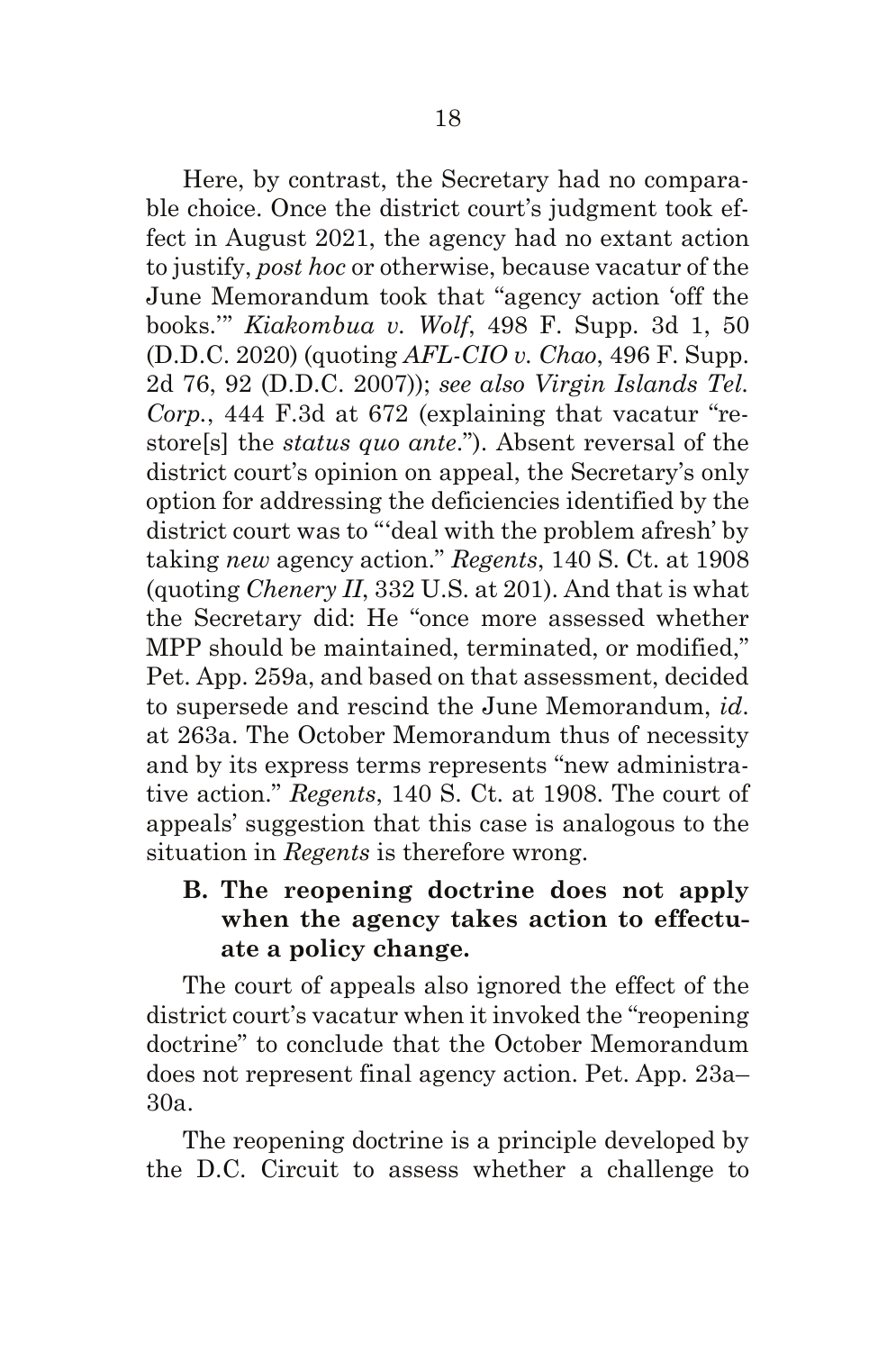agency action is timely. *See Nat'l Ass'n of Reversionary Prop. Owners v. Surface Transp. Bd.*, 158 F.3d 135, 141 (D.C. Cir. 1998) (*NARPO*) (stating that the reopening doctrine is "an exception to statutory limits on the time for seeking review of an agency decision" (cleaned up)). The doctrine "arise[s] in situations where an agency conducts a rulemaking or adopts a policy on an issue at one time, and then in a later rulemaking restates the policy or otherwise addresses the issue again without altering the original decision." *Id*. If the "later proceeding explicitly or implicitly shows that the agency actually reconsidered the rule, the matter has been reopened and the time period for seeking judicial review begins anew." *Id*. (citing *Public Citizen v. NRC*, 901 F.2d 147, 150 (D.C. Cir. 1990)). By contrast, an agency does not reopen its action, and thus does not restart the time for seeking review, "merely by responding to an unsolicited comment by reaffirming its prior position." *CTIA-The Wireless Ass'n v. FCC*, 466 F.3d 105, 110 (D.C. Cir. 2006) (cleaned up); *see also Indep. Equip. Dealers Ass'n v. EPA*, 372 F.3d 420, 428 (D.C. Cir. 2004) (Roberts, J.) (explaining that "regulations and interpretations that have not been reopened by agency action remain at repose and are not newly reviewable").

The court of appeals determined that the reopening doctrine was relevant to the question whether the October Memorandum "constitute[s] a new and separately reviewable 'final agency action.'" Pet. App. 23a. Based on its review of the context leading up to the issuance of the October Memorandum, *id*. at 24a (citing *Growth Energy v. EPA*, 5 F.4th 1, 21–22 (D.C. Cir. 2021) (per curiam)), the court determined that the October Memorandum "did not come close to reopening DHS's Termination Decision," Pet. App. 28a. As the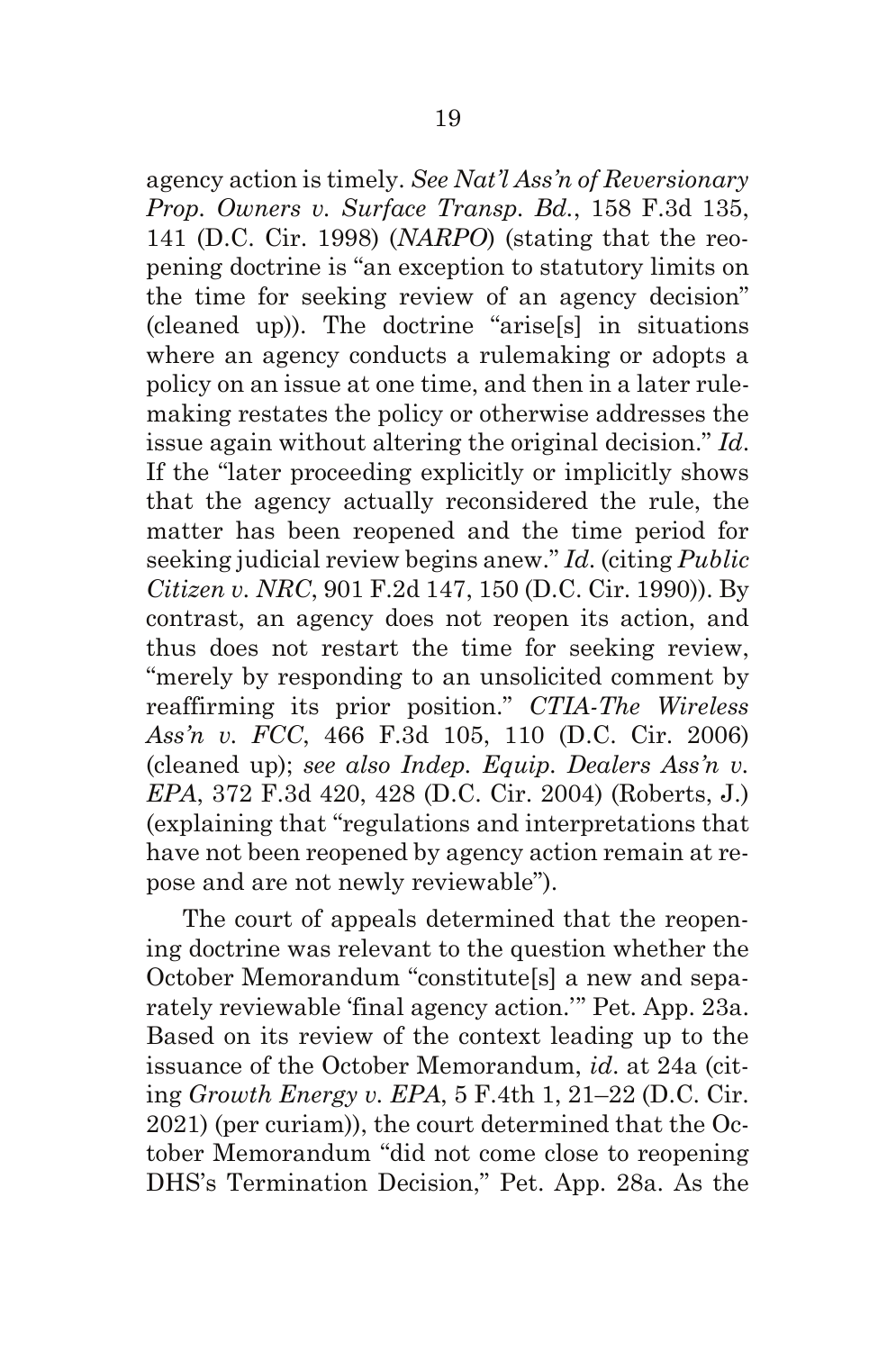government has explained, and contrary to the court's conclusion, the Secretary explicitly "reopened" the question whether MPP should be maintained, modified, or terminated. U.S. Br. 46.

The more fundamental problem with the court's analysis, however, is its assumption that the reopening doctrine applies at all in the circumstances of this case. The reopening doctrine applies only when an agency "restates" an extant rule or policy, typically in the context of a new rulemaking proceeding. *NARPO*, 158 F.3d at 141; *see also Public Citizen*, 901 F.2d at 150 (discussing the "the problem of whether an agency's *restatement* of an existing rule or policy in a rulemaking format makes the rule or policy challengeable anew" (emphasis added)). In that situation, the reopening doctrine permits "a plaintiff to bring an otherwise-stale challenge" if the "agency has considered substantively changing a rule but ultimately *declined* to do so." *Mendoza v. Perez*, 754 F.3d 1002, 1019 n.12 (D.C. Cir. 2014). The doctrine, however, has no role where "there [is] new agency action substantively changing" the agency's rule or policy. *Id*. When such a substantive change occurs, the agency has *ipso facto* taken "final agency action sparking a new period for review." *Id*. at 1019.

Thus, the court of appeals' error is manifest. The June Memorandum substantively changed DHS policy by terminating MPP. The district court's vacatur of the June Memorandum undid the policy change and restored MPP as agency policy as of August 2021. The October Memorandum then responded to the district court's remand by terminating MPP again. At no point in this process did DHS restate an *extant* agency policy without altering the original decision. *NARPO*, 158 F.3d at 141. Instead, both the June and October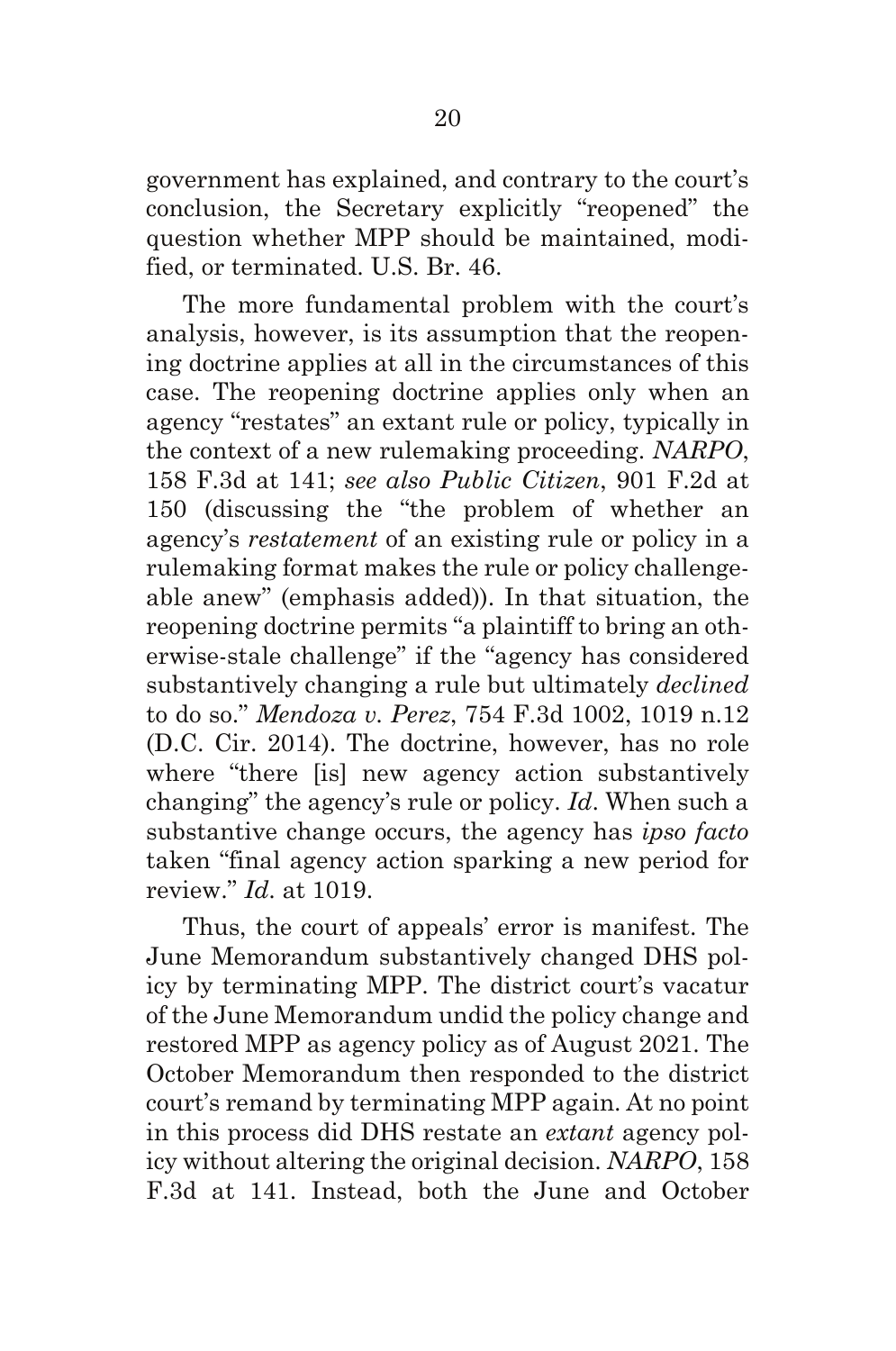Memorandums *altered* existing agency policy by terminating MPP.

The court of appeals was thus wrong to characterize the October Memorandum as "merely continu[ing], rather than reopen[ing], the Termination Decision." Pet. App. 30a. The October Memorandum could not "continu[e]" the Secretary's earlier decision to terminate MPP because that termination was no longer in effect; the district court's vacatur of the June Memorandum had reinstated MPP. *Cf. Alaska v. USDA*, 772 F.3d 899, 900 (D.C. Cir. 2014) (Kavanaugh, J.) (holding that reinstatement of a repealed rule after an intervening court decision triggered new statute-of-limitations period for seeking judicial review). Only a new final agency action could terminate MPP after the district court's judgment went into effect. In these circumstances, where the agency alters the *status quo* rather than "declin [ing] to do so," the reopening doctrine plays no role. *Mendoza*, 754 F.3d at 1019 & n.12 (emphasis removed).

#### **C. The court of appeals was incorrect that the October Memorandum had no legal effect.**

The court of appeals was wrong when it described the October Memorandum as having "*zero* legal effect." Pet. App. 35a. As the court explained it, the October Memorandum accomplished two things: (1) "immediately" superseding and rescinding the June Memorandum and (2) "terminat[ing] MPP, with that termination 'to be implemented as soon as practicable after a final judicial decision to vacate the … injunction that currently requires good faith implementation and enforcement of MPP.'" *Id*. at 35a (quoting *id*. at 272a). The court believed the rescission of the June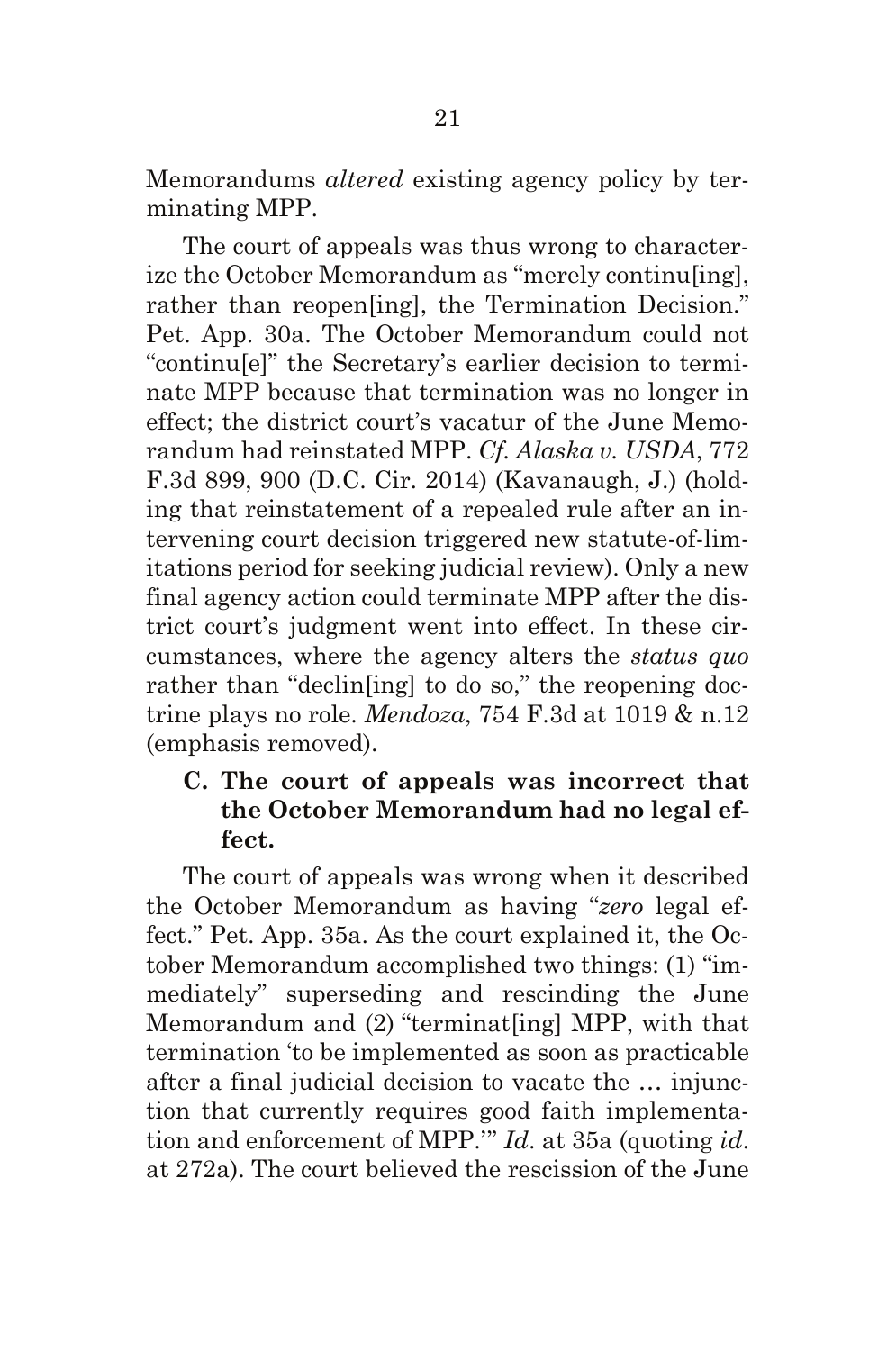Memorandum to be a "nullity" because the district court "had *already* vacated the Termination Decision." Id. Thus, the court correctly recognized that the district court's vacatur "rendered the June 1 Termination Decision void." *Id*. at 36a.

Nonetheless, the court erred in concluding that the district court's vacatur of the June Memorandum left "nothing to rescind." Pet. App. 36a. Because DHS had appealed the district court's judgment, the agency retained an interest in the lawfulness of the June Memorandum so long as it embodied and stated the rationale for the agency's latest action with respect to terminating MPP. *See Global Tel\*Link v. FCC*, 866 F.3d 397, 407 (D.C. Cir. 2017) (holding that a case was not moot despite the agency's refusal to defend its decision in litigation because the order "that gave rise to the petitions for review is still in force" and the agency "has never acted to revoke, withdraw, or suspend" the order); *cf*. *Seila Law LLC v. CFPB*, 140 S. Ct. 2183, 2196–97 (2020) (holding that the government's concession of the constitutional question did not warrant dismissal of the case where the agency had not withdrawn the action in dispute). By rescinding the June Memorandum, the agency has abandoned the action it embodied and the rationale it set forth, electing instead to take new action supported by a new explanation that "respond[s] to the [district court's] criticisms." Pet. App. 29a. Accordingly, the October Memorandum's rescission of the June Memorandum is not a "nullity."

The court of appeals also declined to give any legal effect to the October Memorandum's termination of MPP because the district court's injunction precludes immediate implementation of the decision embodied in that Memorandum. Pet. App. 36a. The district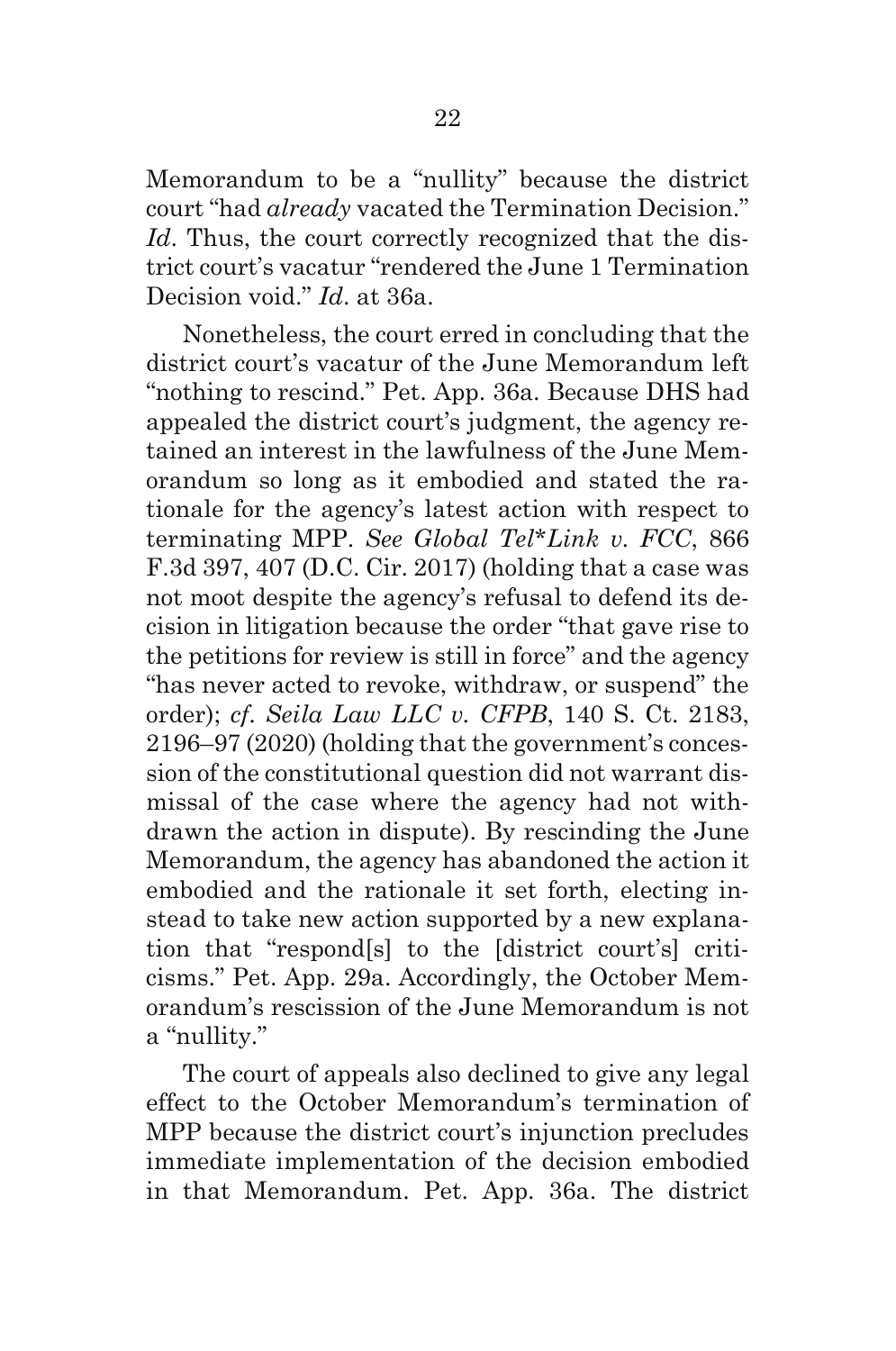court's injunction, however, does not preclude DHS from taking a new final agency action on remand. To the contrary, the injunction provides that DHS must "enforce and implement MPP *in good faith* until such a time *as it has been lawfully rescinded in compliance with the APA* and until such a time as the federal government has sufficient detention capacity to detain all aliens subject to mandatory detention under Section 1255 without releasing any aliens *because of* a lack of detention resources." *Id*. at 212a (second emphases added). Because the injunction contemplates that DHS may "lawfully rescind[]" MPP, it necessarily recognizes that DHS must undertake final agency action to do so. Accordingly, to the extent that the court of appeals believed that the October Memorandum cannot be final agency action in light of the injunction, its understanding of the injunction's effects on DHS's authority was mistaken.

## **D. DHS was not required to abandon its appeal of the district court's injunction before issuing the October Memorandum.**

The court of appeals suggested that the October Memorandum should not be "assessed as a response to *the district court's* remand" because the government had not "voluntarily dismissed this appeal and asked *the district court* for relief from the judgment." Pet. App. 51a. To the extent that the court considered DHS's decision not to dismiss its appeal as in conflict with the October Memorandum's status as final agency action, that view is unsound.

The relief ordered by the district court was not limited to vacating the June Memorandum and enjoining its enforcement. *See* Pet. App. 212a. If it had been, then DHS, after superseding and rescinding the June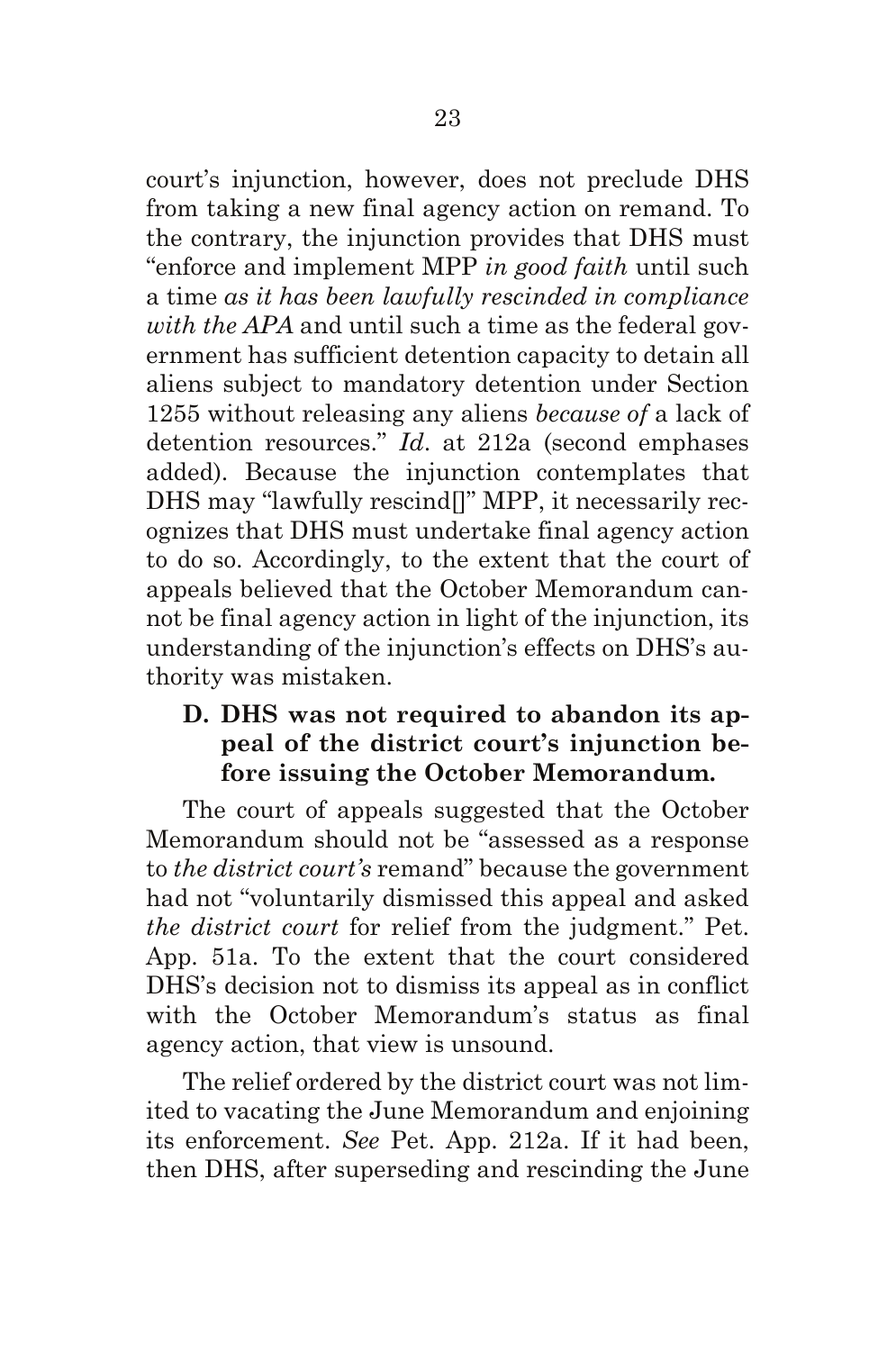Memorandum, would no longer have an interest in seeking reversal of the district court's judgment and could be expected to voluntarily dismiss its appeal. Indeed, in that circumstance, if DHS did not voluntarily dismiss its appeal, the court would likely be required to dismiss it as moot. *See*, *e.g.*, *Mine Reclamation Corp. v. FERC*, 30 F.3d 1519, 1522 (D.C. Cir. 1994) ("Although no party asserts that the case is therefore moot, we are obliged to address the issue sua sponte because mootness goes to the jurisdiction of this court.").

The district court's injunction, however, reached beyond the June Memorandum. It also required DHS to enforce and implement MPP until certain conditions were met, and it imposed ongoing reporting requirements on the agency. Pet. App. 212a–13a. Therefore, DHS could not voluntarily dismiss its appeal without acquiescing to the mandatory terms of the district court's injunction. *See GTE Sylvania, Inc. v. Consumers Union of U.S.*, 445 U.S. 375, 386 (1980) ("[P]ersons subject to an injunctive order issued by a court with jurisdiction are expected to obey that decree until it is modified or reversed, even if they have proper grounds to object to the order."). The agency's interest in seeking reversal of the mandatory duties imposed by the injunction (and review of the erroneous statutory construction they reflect) thus survived the extinguishment of its interest in the validity of the June Memorandum. *Cf. Monsanto Co. v. Geertson Seed Farms*, 561 U.S. 139, 151 (2010) ("[P]etitioners … have standing to challenge the part of the District Court's order enjoining partial deregulation," which was a "part of the judgment that [went] beyond the vacatur of [the agency's] deregulation decision.").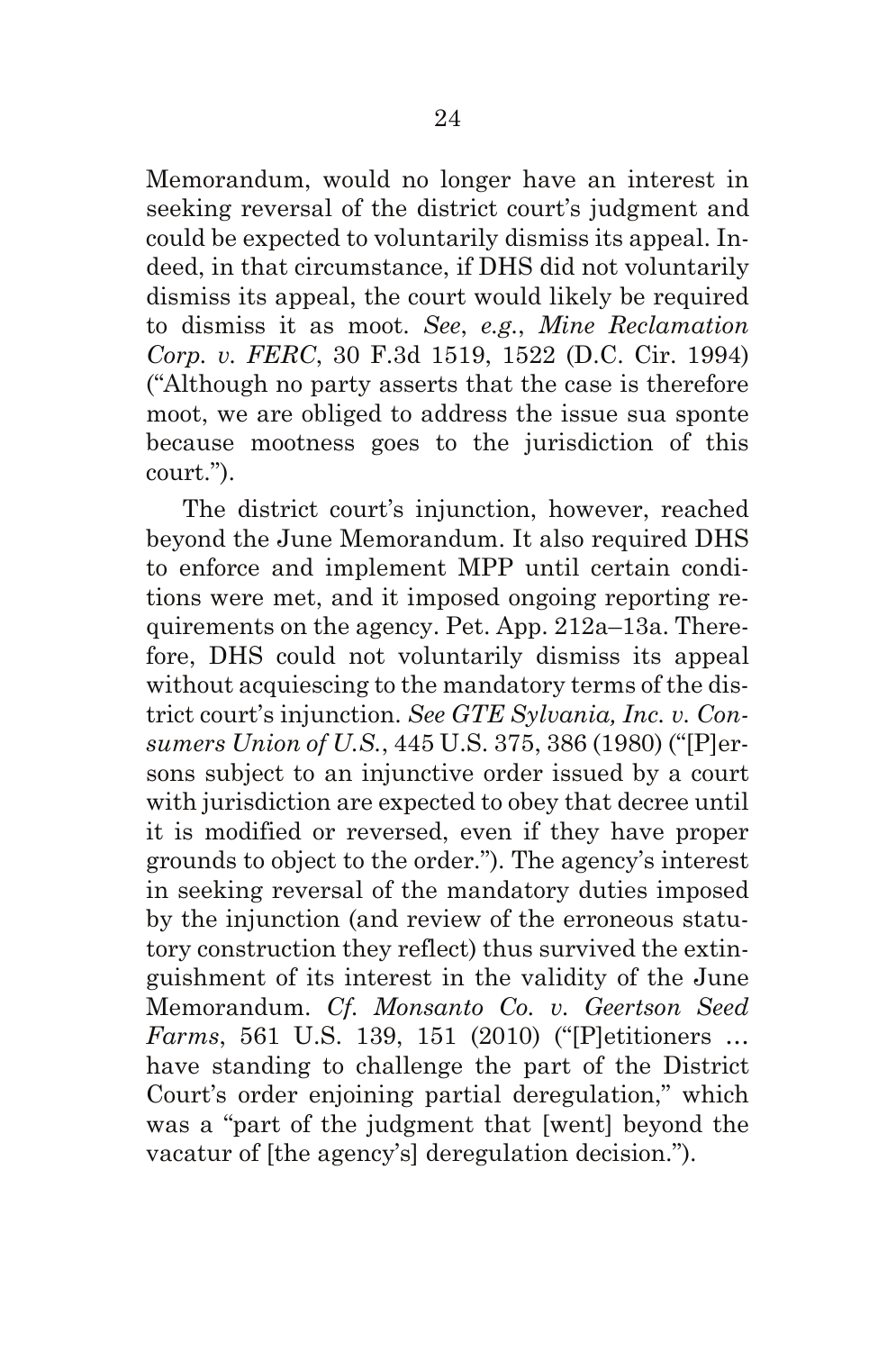The court of appeals indicated that DHS should nonetheless have dismissed its appeal because it could move the district court for relief from the injunction under Federal Rule of Civil Procedure 60(b) and then appeal any adverse decision. *See* Pet. App. 51a; *see also id*. at 37a, 124a–26a & n.19. In general, however, Rule 60(b) motions are "interpreted … quite narrowly," *Carter v. Fenner*, 136 F.3d 1000, 1005 (5th Cir. 1998), and "'in all but the most exceptional circumstances, a party's neglect to prosecute a timely appeal will bar relief under the rule," *id.* at 1006 (cleaned up) (discussing Rule 60(b)(6)). *See also Horne v. Flores*, 557 U.S. 433, 447 (2009) ("Rule 60(b)(5) may not be used to challenge the legal conclusions on which a prior judgment or order rests."). Moreover, the court identified no principle of law that requires a party to abandon its right to direct appellate review in favor of pursuing collateral relief. In any event, even if Rule 60(b) constituted a viable *option* for DHS, the court of appeals erred to the extent it suggested that the agency's decision not to pursue that option informs the question whether the October Memorandum constitutes final agency action.

# **III. The court of appeals' approach would make agencies less responsive to the courts and the public.**

When an agency undertakes a "conscious change of course," the necessary implication is that "the agency *believes*" its new policy "to be better" than its old one. *FCC v. Fox Television Stations, Inc.*, 556 U.S. 502, 515 (2009). If a reviewing court nonetheless sets aside the action under the APA, the agency has only two options aside from returning to the *status quo ante*: (1) seeking reversal on appeal and (2) taking new agency action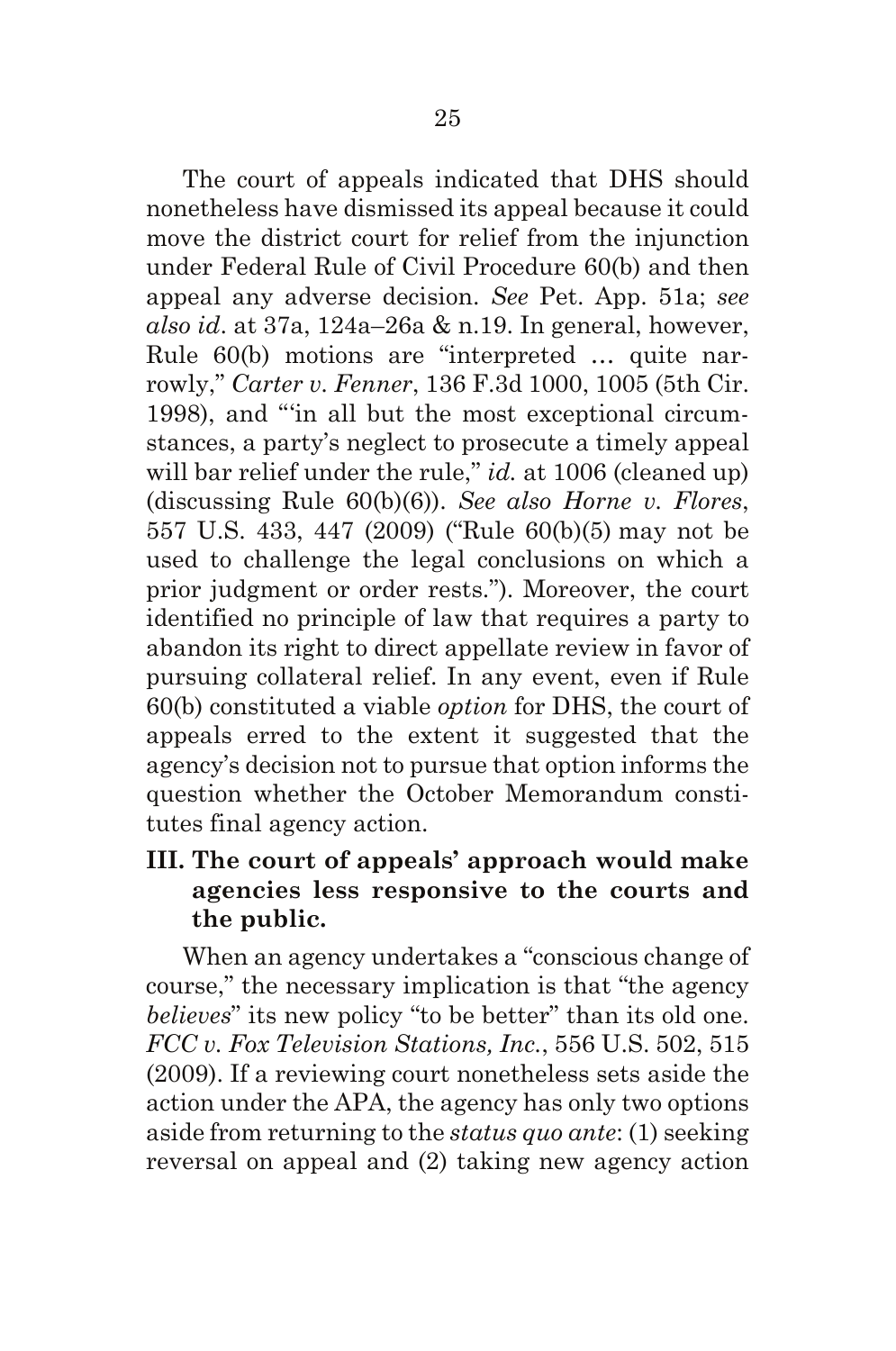that addresses the deficiencies identified by the reviewing court.

An agency may reasonably pursue both options simultaneously. An agency may exercise its right to appeal an adverse APA decision based on its view that the district court erred. At the same time, the agency may recognize that success on appeal is not guaranteed and that, in the time it takes to complete the appellate process, the district court's vacatur will have left the agency's prior, suboptimal (from the agency's perspective) policy in effect. Particularly where an agency believes that it can readily address the problems identified by a reviewing court, it may well decide to take new action while its appeal is pending.

Absent a statutory constraint, the pendency of an appeal does not strip the agency of jurisdiction to reconsider its actions. *See Anchor Line Ltd. v. Fed. Mar. Comm'n*, 299 F.2d 124, 125 (D.C. Cir. 1962) ("[T]he pendency of a review petition does not automatically bar reopening of an administrative proceeding."); *cf. Chamber of Commerce*, 443 F.3d at 899 (stating that "the Commission was not disabled from *sua sponte* considering whether to modify the Rule's two conditions" before the court issued its mandate). And as DHS did here (*see* DHS C.A. Motion (Sept. 29, 2021) (JA 51); DHS C.A. Motion (Oct. 29, 2021) (JA 57); *see also* Pet. App. 12a), agencies generally seek to hold appeals in abeyance when they are considering taking further action. *See*, *e.g.*, *Anchor Line*, 299 F.2d at 125 ("It is true that when an agency seeks to reconsider its action, it should move the court to remand or to hold the case in abeyance pending reconsideration by the agency."); *New Jersey v. EPA*, 989 F.3d 1038, 1044 (D.C. Cir. 2021) (noting that "the court held the petition for review in abeyance pending EPA's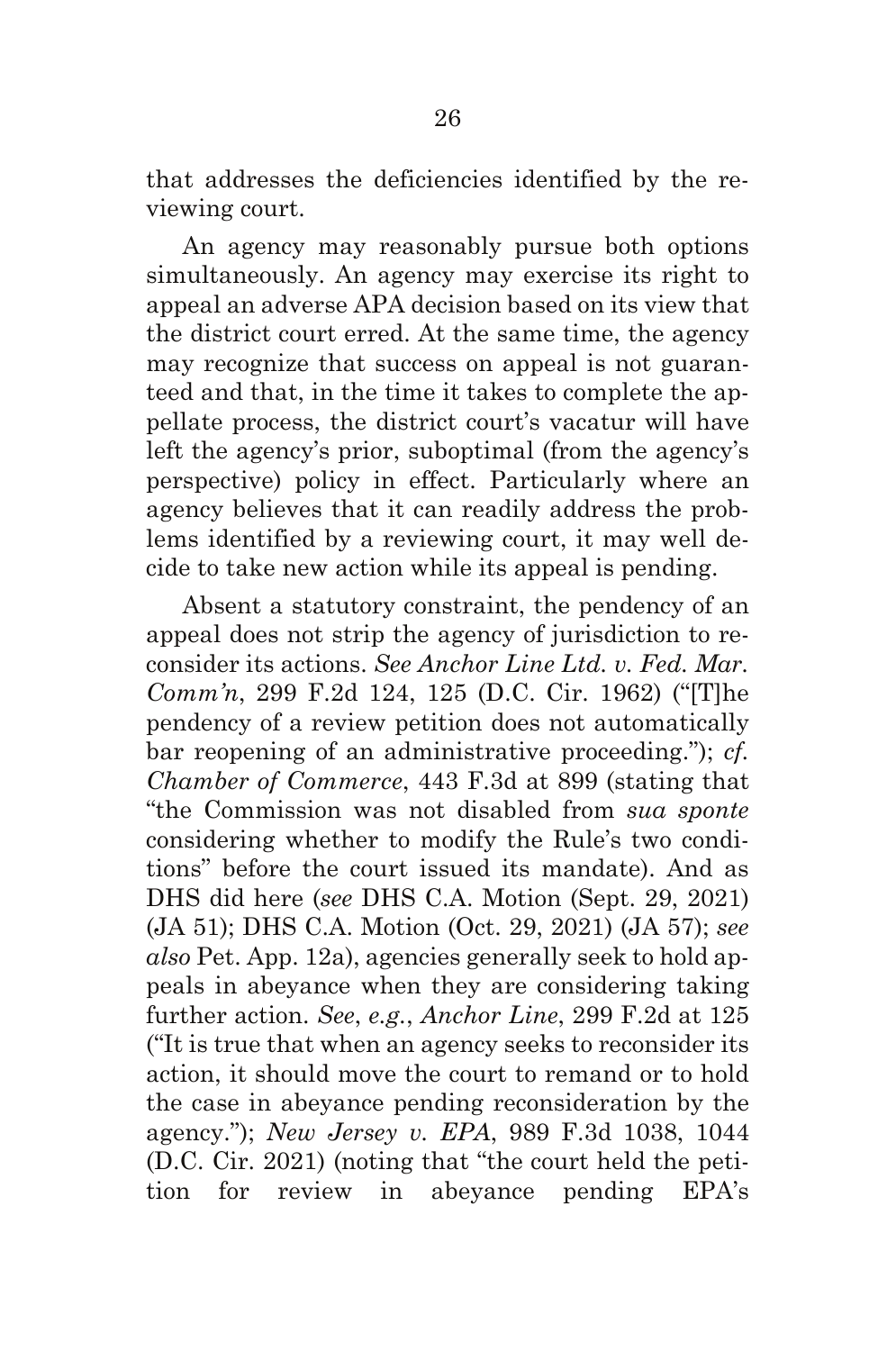reconsideration"). Yet under the court of appeals' analysis, if an agency takes new action even after its original action has been vacated, it runs the risk that the court will dismiss the agency's action as a *post hoc* rationalization for the earlier action. Moreover, the court suggested that agencies need to abandon their appeals if they wish to ensure that courts will treat their new action as final agency action with legal effect, regardless of whether the new action moots the appeal. That approach would thus discourage agencies from taking expeditious corrective action in response to adverse court decisions.

Further, as noted above (pp. 15–16), a bedrock principle of administrative law is that an agency may, on remand after judicial review, "reexamine[] the problem, recast its rationale and reach[] the same result," *Chenery II*, 332 U.S. at 196, and have its action upheld if its decision is "rooted in … proper and relevant considerations," *id*. at 200. The court of appeals' approach, however, would incentivize agencies to avoid the "same result," not because of their considered determination of what policies they believe "to be better," *Fox Television Stations, Inc.*, 556 U.S. at 515, but to avoid the appearance that they failed to "rethink things," Pet. App. 30a. The end result would be to make agencies less adept at exercising "the type of judgment which administrative agencies are best equipped to make," in contravention of the goals that "justif[y] the use of the administrative process." *Chenery II*, 332 U.S. at 209.

### **CONCLUSION**

For the foregoing reasons, and the reasons stated in petitioners' brief, the decision below should be reversed.